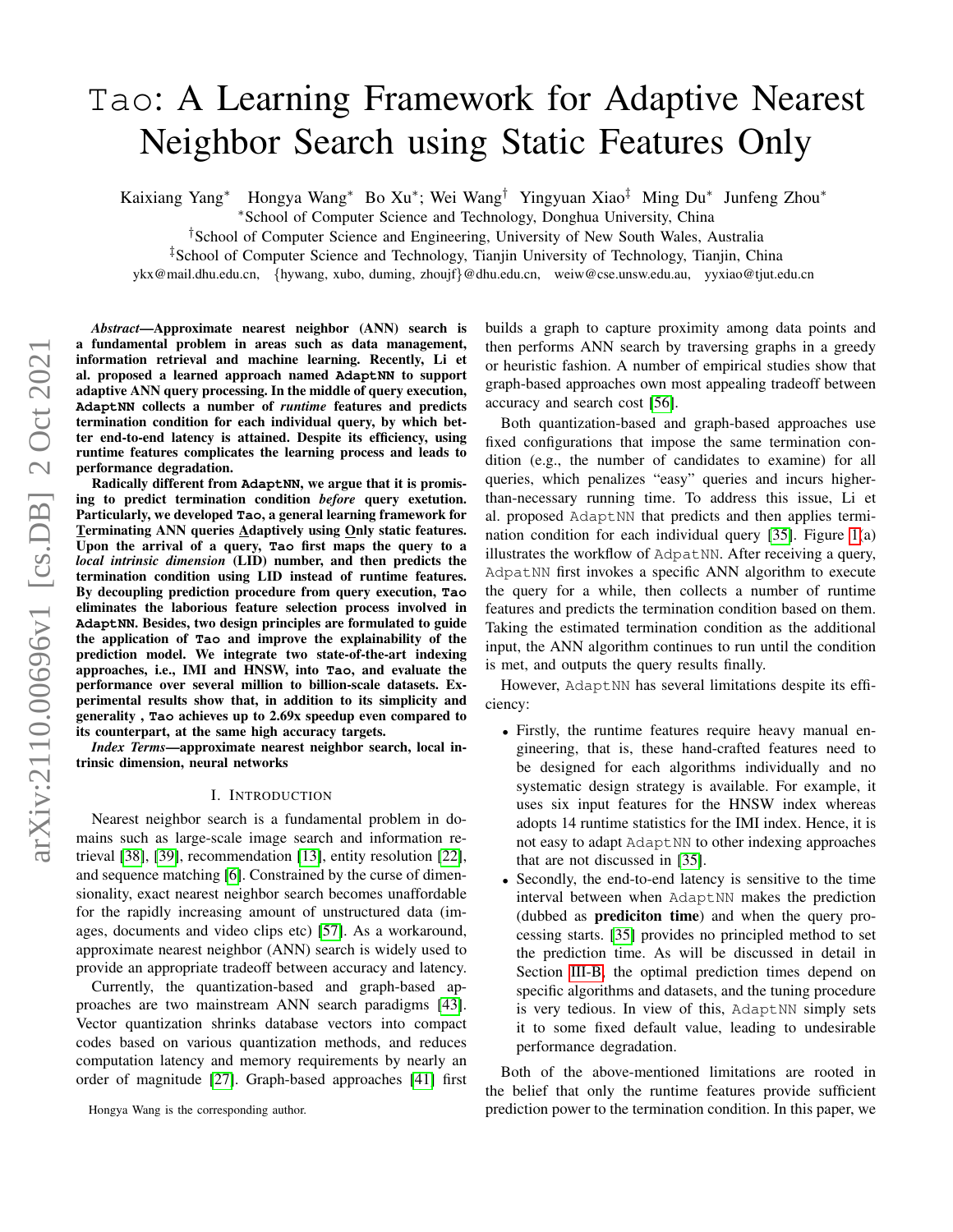<span id="page-1-0"></span>

features of  $\mathbf{r}$  features of  $\mathbf{r}$  features of  $\mathbf{r}$ Figure 1: Illustrations of Tao and AdaptNN  $\mathbf{e}^{\mathbf{w}}$  , we have the set of  $\mathbf{e}^{\mathbf{w}}$  ,  $\mathbf{e}^{\mathbf{w}}$ **Prediction** 

challenge this belief and propose a simple and principled *static* feature to perform the prediction accurately. Specifically, we propose Tao, a general learning framework for Terminating ANN queries Adaptively using Only static features. Figure [1\(](#page-1-0)b) illustrates the workflow of Tao. Upon the arrival of a query, Tao first maps the query to a *local intrinsic dimension* (LID) number, and then predicts termination condition using LID only *before* query execution. The specific ANN search algorithm takes termination conditions as inputs and answers the query until the condition is met.

As such, Tao has some advantages worth mentioning:

- Tao decouples the prediction procedure from query execution and eliminates the requirement for tuning the prediction time, making it simple to use in practice.
- Tao employs query vectors and the associated LID, instead of a set of hand-crafted runtime features, as model inputs to accomplish the goal of adaptive query processing, making it general enough to accommodate new ANN search algorithms
- Tao improves the explainability of the prediction model by revealing the correlation between LID and search cost and formulating guidelines to use Tao, which is a highly desirable feature in AI-powered applications nowadays.

To demonstrate the aforementioned advantages, we instantiated two instances of our framework based on two stateof-the-art indexing approaches (HNSW [\[41\]](#page-12-7) and IMI [\[3\]](#page-12-9)). Similar with [\[35\]](#page-12-8), we implement them over the Faiss similarity search library [\[29\]](#page-12-10). Comprehensive experiments are conducted to evaluate the end-to-end performance on a collection of real datasets, including two billion-scale datasets Deep1B [\[4\]](#page-12-11) and Sift1B [\[28\]](#page-12-12). Empirical results demonstrate that, in addition to its simplicity and generality, Tao offers up to 2.69x speedup compared with the runtime prediction strategy.

The contributions of the paper are summarized as follows: (1) We identify the limitations of the existing approach. (2) We propose and develop a general learning framework for adaptive ANN search using only static features. (3) We conduct extensive experiments on various datasets to verify the effectiveness and efficiency of our framework.

Roadmap. Section 2 presents the necessary preliminaries. Section 3 gives a brief review of AdaptNN and discusses its limitations. Section 4 demonstrates the feasibility of predicting with static features. Section 5 sketches the workflow of Tao. Section 6 describes the experimental methodology and reports the results. Section 7 reviews the related work, and Section 8 concludes the paper.

### II. PRELIMINARIES

In this section, we present necessary preliminaries for ANN search and relevant indexing algorithms used in this paper.

### *A. ANN Search Problem*

Nearest neighbor (NN) search in high dimensional spaces is a challenging problem that has been studied extensively in the past two decades. Formally, let  $\mathcal{D} = \{o_1, \dots, o_n\} \subset \mathbb{R}^d$ be a finite set of *n* vectors. Given query  $q \in \mathbb{R}^d$ , kNN search returns k results  $o_i$   $(1 \le i \le k)$ , where  $o_i$  is the *i*-th nearest neighbor of  $q$ . In this paper we use the Euclidean distance as the distance function to measure (dis)similarity between vectors.

As database sizes reach millions or billions of entries, and the vector dimension grows into the hundreds, any indexing method is shown to be reduced to a linear scan of the whole dataset, which is prohibitively expensive in practice [\[28\]](#page-12-12). Therefore, practitioners often resort to approximate nearest neighbor search. Instead of identifying exact NNs of a query surely, ANN search sometimes may return neighbors that are only close enough to the query. By trading precision for efficiency, ANN search provides better latency than the exact version.

There is a large amount of significant literature on algorithms for approximate nearest neighbor search, which are roughly divided into four categories: tree-structure based approaches, hashing-based approaches, quantization-based approaches and graph-based approaches. In this paper, we focus on quantization-based and graph-based methods due to their appealing performance and popularity in real-life large scale applications [\[55\]](#page-12-13).

### *B. Product Quantization and Inverted Multi-Index*

Product quantization (PQ) algorithm is a lossy compression quantization algorithm that is developed on the basis of vector quantization [\[27\]](#page-12-6). By quantizing the vectors of the dataset, it can effectively reduce the storage needed to store the original vectors of the dataset. To the best of our knowledge, quantization-based method is the only one that can support billion-scale datasets on a commodity computer. However, the search is exhaustive for the original PQ – all database vectors must be evaluated.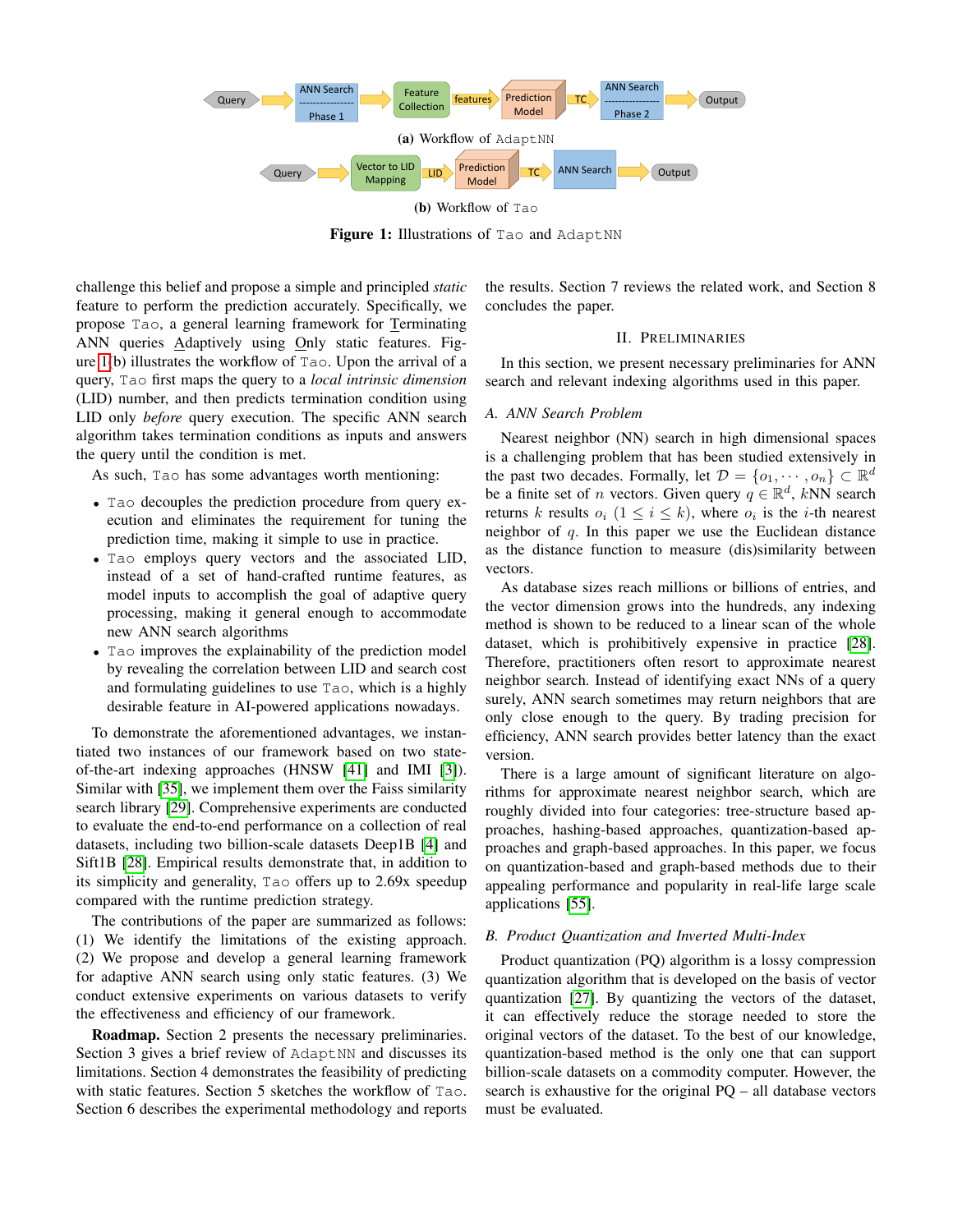To avoid exhaustive search, IVFADC [\[27\]](#page-12-6) uses two quantization levels to organize large datasets. Particularly, IVFADC groups database vectors into different clusters. When building the index, a list of cluster centroids is trained by  $K$ -means clustering, and each database vector is assigned to the cluster with the closest centroid. During searching, the index first computes the distances between the query and all cluster centroids, then evaluates database vectors belonging to the first *nprobe* nearest clusters, where *nprobe* is the hyperparameter that should be determined *apriori*.

A number of variants of IVFADC are proposed, among which Inverted Multi-Index (IMI) [\[3\]](#page-12-9) offers the state-ofthe-art performance thanks to its efficient space-partitioning strategy. To be specific, IMI decomposes the vectors into several subspaces and trains separate a list of centroids in each subspace, which leads to a fine-grained space partition.

For example, Figure [2](#page-2-0) illustrates how IMI generates two product codebooks  $C_1$  and  $C_2$  for different halves of the vector at the first level. Each codebook contains 5 sub-codewords, leading to  $5<sup>2</sup>$  clusters in total. By subtracting a vector to the corresponding cluster centroids, one obtains the residuals for the second quantization level. Similar to IVFADC, IMI searches the same fixed number of *nprobe* nearest clusters for all queries.

<span id="page-2-0"></span>

Figure 2: Illustration of IMI (black and red dots represent the training vectors and centroids respectively).

### *C. Graph-based Methods*

Graph-based methods such as hierarchical navigable small worlds (HNSW) are currently one of the most efficient ANN search paradigms [\[41\]](#page-12-7). HNSW employs hierarchical network structures to organized vectors, and such networks are essentially approximate  $kNN$ -graphs [\[54\]](#page-12-14). To process a query, the graph is traversed starting from the entry point using beam search, and the parameter *efSearch* is used to control the hops of graph traversal. Greater *efSearch* is, more accurate answers will be.

For almost all graph-based methods, the ANN search procedure is based on the same principle as illustrated in Figure [3.](#page-2-1) For a query  $q$ , start at an initial vertex chosen arbitrarily or using some sophisticated selection rule, say  $p$ . Moves along an edge to the adjacent vertex with minimum distance to  $q$ . Repeat this step until the current element  $v$  is closer to  $q$  than all its neighbors, and then report  $v$  as the NN of  $q$ .

<span id="page-2-1"></span>

Figure 3: The search procedure of graph-based algorithms.

### III. MOTIVATIONS

### *A. Brief Review of* AdaptNN

Most existing ANN approaches use fixed configurations that apply the same termination condition to all queries. Li et al. conducted an empirical study over three datasets  $(Deep/Sift/Gist)^{1}$  $(Deep/Sift/Gist)^{1}$  $(Deep/Sift/Gist)^{1}$  using IMI and HNSW implementations in the Faiss library [\[35\]](#page-12-8). They observed that, due to the index structures and the vector distributions, the number of database vectors that must be searched to find the groundtruth nearest neighbor varies significantly among queries. Take HNSW as an example, 80% of queries (dubbed "easy queries") only need to perform at most 547/481/1260 distance evaluations for Deep10M/Sift10M/Gist, respectively, while the other 20% queries (dubbed "hard queries") require up to 88696/16618/118277 distance evaluations, respectively.

· *<sup>C</sup>1=5* amount required to deliver reasonable performance for hard *C2=5* easy queries do less computation than hard ones, thus reducing Fixed configurations lead to high average latency because easy queries are forced to conduct a lengthy search as the queries. To address this issue, Li et al. propose to predict different termination condition for each individual query, making the end-to-end average latency dramatically.

> One central proposition in AdaptNN is that static features alone (e.g., the query vectors themselves) cannot offer good prediction power. To realize highly accurate predictions, it elaborately identifies a set of *runtime* features of the intermediate search results, and it adopts gradient boosting decision trees to predict the minimum amount of search to perform. As an example, AdaptNN uses the distances between the query and its 1*st* and 10*th* neighbors as two runtime features for HNSW.

> Figure  $1(a)$  depicts the workflow of AdaptNN. When receiving a query, AdaptNN first invokes the ANN search algorithm and performs *a fixed amount of search* to obtain the intermediate search results. Thereafter, AdaptNN computes the runtime features, coalesces them with static features, and predicts the termination condition using gradient boosting decision trees. The termination condition is passed down to the ANN search algorithm, which continues to run until the condition is met. Experimental results show that adaptive query processing based on runtime prediction consistently reduces the average end-to-end latency.

<span id="page-2-2"></span><sup>&</sup>lt;sup>1</sup>The detailed description of these datasets are given in Section [VI-A](#page-6-0)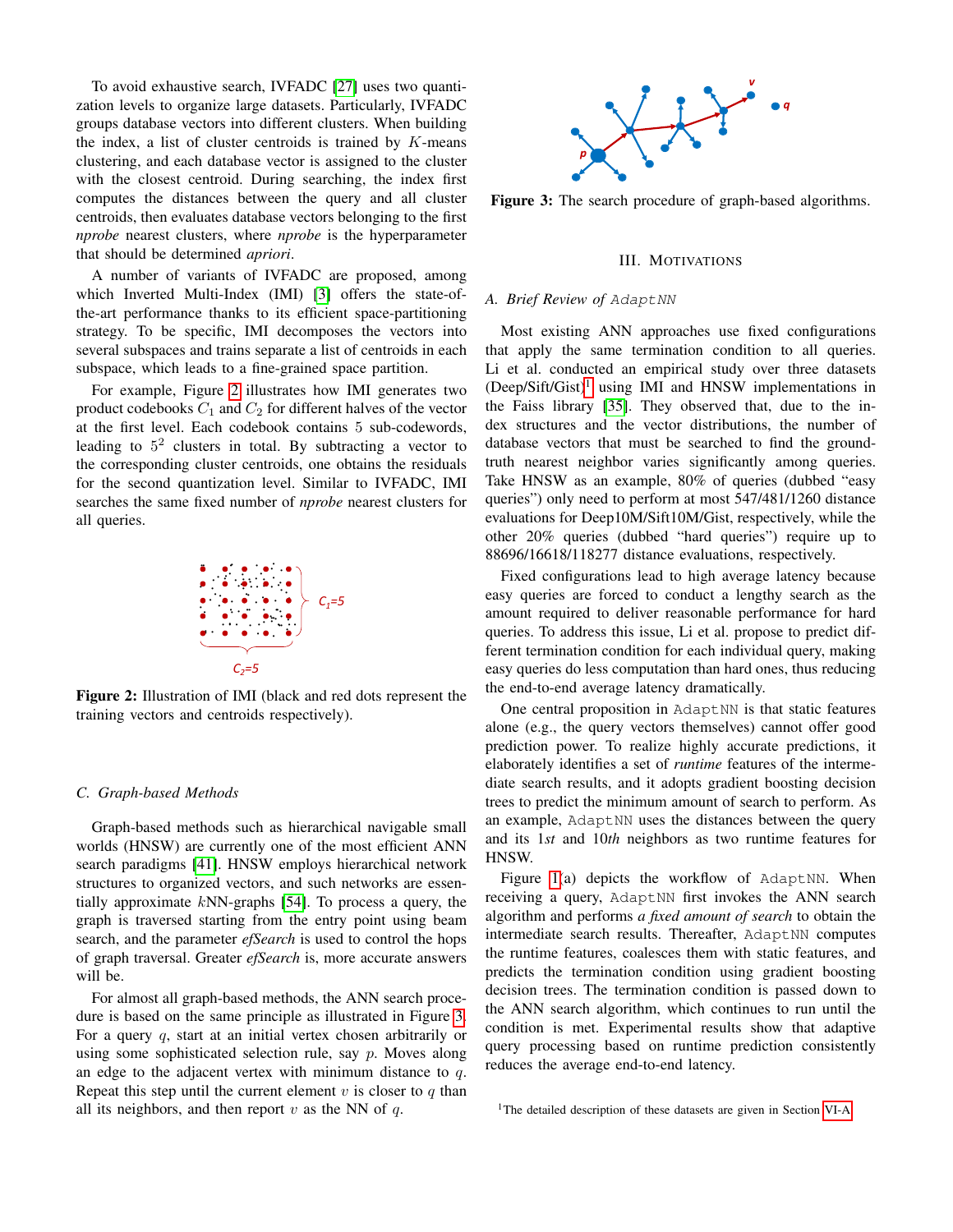<span id="page-3-1"></span>Table I: Prediction time vs. Search cost (prediction times are measured in terms of the recall already obtained and the optimal search costs are marked in bold)

|                        | <b>Search Cost</b> |         |             |                 |       |              |         |
|------------------------|--------------------|---------|-------------|-----------------|-------|--------------|---------|
| <b>Prediction Time</b> | Deep10M            | Sift10M | <b>Gist</b> | <b>ImageNet</b> | Msong | <b>Trevi</b> | Glove   |
| 0.5                    | 18.483             | 11.017  | 37.334      | 71.897          | 5.337 | 30.621       | 60.190  |
| 0.6                    | 22.821             | 9.453   | 34,072      | 86,030          | 4.521 | 38.213       | 67.465  |
| 0.7                    | 18.882             | 10.481  | 34,508      | 87.176          | 8.818 | 22.895       | 66.905  |
| 0.8                    | 17.594             | 16.787  | 44,390      | 78.641          | 7.182 | 22,891       | 66,406  |
| 0.9                    | 17.033             | 10.616  | 47,442      | 122,697         | 7.090 | 28.573       | 108,983 |

### <span id="page-3-0"></span>*B. Limitations*

AdaptNN, however, faces a number of limitations. Firstly, the input features are chosen in an ad-hoc fashion and one has to try different hand-crafted features for different algorithms. For example, HNSW uses six input features whereas IMI adopts 14 runtime statistics to predict the minimum amount of search, respectively. While the importance of different features are evaluated using the per-feature gain stats from gradient boosting decision tree models (the importance of a feature is proportional to the total error reduction contributed by the feature), this only alleviate the feature engineering efforts and does not address issues such as correlation among features. Hand-crafted feature engineering impedes the application of AdaptNN to other ANN search algorithms not addressed in [\[35\]](#page-12-8).

Secondly, as noted in [\[35\]](#page-12-8), if AdaptNN searches less before the feature generation, the intermediate result features may provide less information gain, reducing the prediction accuracy. If we search more before the feature generation, all queries must search more, increasing the end-to-end average latency. As will be discussed shortly, our preliminary experiments show that the end-to-end latency is quite sensitive to the prediction time. Unfortunately, again, AdaptNN provides no principled method or guideline to determine when to predict in runtime.

The pragmatic (currently practiced) way to choose the prediction time adopted by AdaptNN is as follows. Given a dataset, manually choose a set of accuracy targets, say 0.5−0.9 with a step of 0.1, and then perform binary search to obtain the corresponding search costs (*nprobe* or *efSearch*) for all accuracy targets. To determine the optimal one, one has to run AdaptNN using different prediction times over training datasets and pick the one with the least average latency. Since the tuning process is tedious, time-consuming and lossy in nature, AdaptNN simply uses a fixed prediction time, i.e., the time instant in which 0.8 recall is reached for all datasets by default in practice [\[35\]](#page-12-8).

Unsurprisingly, we found that the best prediction time is obviously data-dependent. Table [I](#page-3-1) lists the total number of points examined (search cost) under different prediction times (recall already obtained) for a collection of datasets<sup>[2](#page-3-2)</sup> using AdaptNN with the HNSW method. As one can see 1) the optimal prediction time vary across different datasets and, 2)

<span id="page-3-2"></span><sup>2</sup>The detailed description of these datasets are given in Section [VI-A](#page-6-0)

choosing inappropriate prediction time will cause significant performance degradation. For example, the maximum search cost is twice as much as the minimum for Msong.

The limitations of AdaptNN motivate us to look for a radically different way to perform adaptive ANN query processing. It is claimed in [\[35\]](#page-12-8) that "*static features such as the query vector itself are not sufficient to predict this termination condition*". Counter-intuitively, however, we observe that query vectors themselves, with the help of an intermediate feature *local intrinsic dimension*, are sufficient to fulfill this goal. Next, we will present the core ideas and workflow of Tao.

### IV. PREDICTION WITH STATIC FEATURES MADE POSSIBLE

In this section, we introduce the core notion of our method, i.e., local intrinsic dimension first, and then explore the feasibility of predicting LID using a regression model. The correlation between LID and search cost is examined based on two representative indexing schemes, i.e., IMI and HNSW.

### *A. Local Intrinsic Dimension*

Many learning tasks involve data represented as vectors of dimension d. For example, an image representation is an embedding function that transforms the raw pixel representation of the image to a point in a high-dimensional vector space. While data are embedded in the space  $\mathbb{R}^d$ , this does not necessarily mean that its intrinsic dimension (ID) is d.

The intrinsic dimensionality of a representation refers to the minimum number of parameters (or degrees of freedom) necessary to capture the entire information present in the representation [\[8\]](#page-12-15). Equivalently, it refers to the dimensionality of the *m*-dimensional manifold  $M$  embedded within the  $d$ dimensional ambient (representation) space where  $m \leq d$ .

ID has wide applications in many machine learning and data mining contexts. For example, most dimension reduction techniques require that a target dimension be provided by the user. Ideally, the supplied dimension should depend on the intrinsic dimensionality of the data. This has served to motivate the development of models of ID, as well as accurate estimators.

Over the past few decades, many practical models of the intrinsic dimensionality of datasets have been proposed. Examples include the Principal Component Analysis and its variants [\[7\]](#page-12-16), as well as several manifold learning techniques [\[31\]](#page-12-17). Topological approaches to ID estimate the basis dimension of the tangent space of the data manifold from local samples.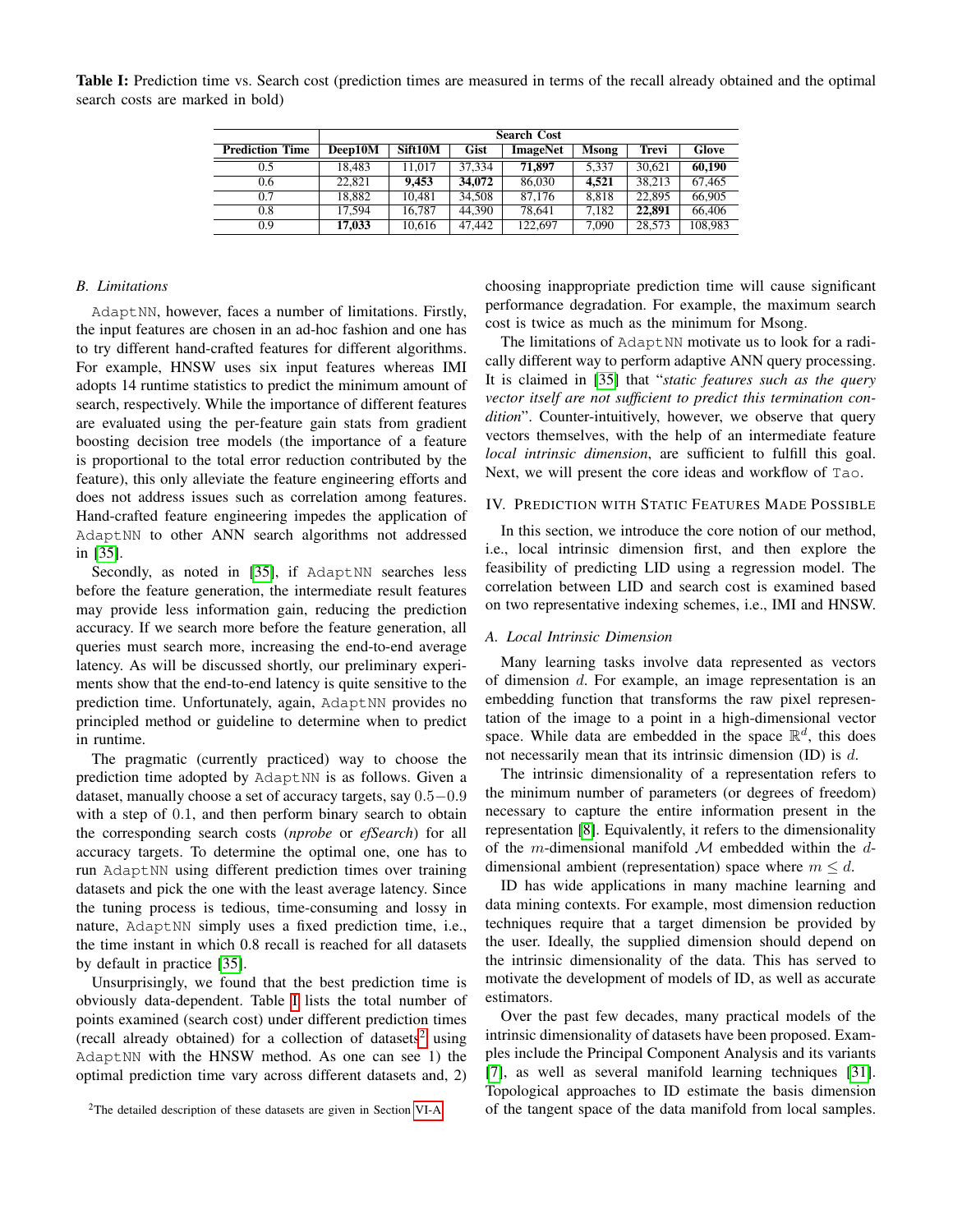Fractal methods such as the Correlation Dimension estimate an intrinsic dimension from the space-filling capacity of the data [\[9\]](#page-12-18). Graph-based methods use the  $k$ -nearest neighbors graph along with density in order to estimate ID [\[11\]](#page-12-19).

The aforementioned intrinsic dimensionality measures can be described as 'global', in that they consider the dimensionality of a given set as a whole, without any individual object being given a special role. In other words, all vectors share the same intrinsic dimension. In contrast, 'local' ID measures are defined as those that involve only the k-nearest neighbor distances of a specific location in the space.

Several local intrinsic dimensionality models have been proposed recently, such as the expansion dimension [\[30\]](#page-12-20), the generalized expansion dimension [\[25\]](#page-12-21), the minimum neighbor distance [\[45\]](#page-12-22), and local continuous intrinsic dimension (LID) [\[24\]](#page-12-23). In this paper we focus on LID, which is defined formally as follows:

*Definition 1:* ( [\[24\]](#page-12-23).) Given an absolutely continuous random distance variable  $X$ , for any distance threshold  $x$  such that the cumulative density function  $F_X(x) > 0$ , the local continuous intrinsic dimension of  $X$  at distance  $x$  is given by

$$
LID_X(x) \stackrel{\triangle}{=} \lim_{\epsilon \to 0^+} \frac{\ln F_X((1+\epsilon)x - \ln F_X(x))}{\ln (1+\epsilon)}
$$

wherever the limit exists.

LID quantifies intrinsic dimension in terms of the rate at which the number of encountered objects grows as the considered range of distances expands from a reference location. Estimates of local ID constitute a measure of the complexity of data and LID could give researchers and practitioners more insight into the nature of their data, and therefore help them improve the efficiency and efficacy of their applications [\[47\]](#page-12-24).

Amsaleg et al. studied several estimators of LID using maximum likelihood estimation (MLE), the method of moment, probability weighted moment and regularly varying functions [\[1\]](#page-12-25). Experimental results show that the performance of different estimators to be largely in agreement with one another, and faster initial convergence favors the choice of MLE for applications where the number of available queryto-neighbor distances is limited, or where time complexity is an issue.

<span id="page-4-0"></span>Assume that we are given a sequence  $x_1$ ,...,  $x_n$  of observations of a random distance variable  $X$  with support  $[0, w)$  in ascending order, that is,  $x_1 \le x_2 \le \cdots \le x_n$ . Then, the MLE estimator of LID can be calculated as

$$
\widehat{LID}_X \stackrel{\triangle}{=} \left(\frac{1}{k} \sum_{i=1}^k \ln\left(\frac{w}{x_i}\right)\right)^{-1} \tag{1}
$$

### *B. Vector to LID Mapping*

By definition, the LID number of a vector  $q$  is closed related to the distribution of its near neighbors, which suggests that LID might be a promising indicator for the difficulty in finding  $kNN$  of q. Unfortunately, for an unsee query, there is no way to calculate the LID value without knowing its

<span id="page-4-2"></span>

Figure 4: Real vs. Predicted LID on Deep10M and Sift10M.

<span id="page-4-1"></span>Table II: MAE, RMSE and R2Score for different datasets.

|          | <b>MAE</b> | <b>RMSE</b> | <b>R2Score</b> |
|----------|------------|-------------|----------------|
| Deep10M  | 1.15       | 1.88        | 0.68           |
| Sift10M  | 0.65       | 0.89        | 0.89           |
| Gist     | 1.24       | 1.72        | 0.89           |
| ImageNet | 0.77       | 1.07        | 0.91           |
| Glove    | 1.80       | 2.48        | 0.88           |
| MSong    | 0.67       | 1.22        | 0.80           |
| Trevi    | 3.17       | 4.41        | 0.82           |

 $k$ NN. To circumvent this dilemma, we explore the possibility of predicting LID for unseen vectors using neural networks, considering they are extremely good at capturing complex relationships in high dimensional spaces [\[33\]](#page-12-26).

Suppose dataset  $D$  is a sample drawn from a population that follows some unknown probability distribution  $X$ . For any point  $o \sim \mathcal{X}$ , we can calculate the LID estimate of o using Equation [\(1\)](#page-4-0), where  $x_i$  is the distance between  $o$  and its  $i$ -th NN in  $D$ . For unseen vectors, assume there exists a function  $f(\cdot)$  that relates any sample vector drawn from X to a single LID value. The *universal approximation theorem* tells us that a neural network can approximate  $f(\cdot)$ , given that  $f(\cdot)$  is continuous on a compact set and the neural network has sufficiently many hidden neurons with activation functions [\[12\]](#page-12-27), [\[23\]](#page-12-28).

Verifying the continuity of  $f(\cdot)$  analytically is impossible because we do not even have an closed-form expression for  $f(\cdot)$ . To this end, we demonstrate the feasibility by empirically evaluating the approximation errors on several real datasets. Particularly, we trained an MLP network with two hidden fully-connected layers, using 200 neurons per layer (i.e., 200 width) and ReLU activation functions. The inputs to the neural network are exclusively the original vectors and the outputs are the predicted LID values. We use the training vectors listed in Table [III](#page-6-1) to generate training data and the query vectors to generate testing data.

Table [II](#page-4-1) summarizes the statistics of common evaluation metrics for regression models. For mean absolute error (MAE) and RMSE, lower is better. For R2 scores, higher is better. As we can see from the table, we can reliably estimate the LID of query vectors using our regression model. E.g., the MAE of the prediction is less than 1.24 in 6 out of the 8 datasets. We formulate this observation as Property 1:

*Property 1:* Given a dataset D, the LID values of highdimensional vectors in  $D$  can be estimated using a practical regression model with small approximation error.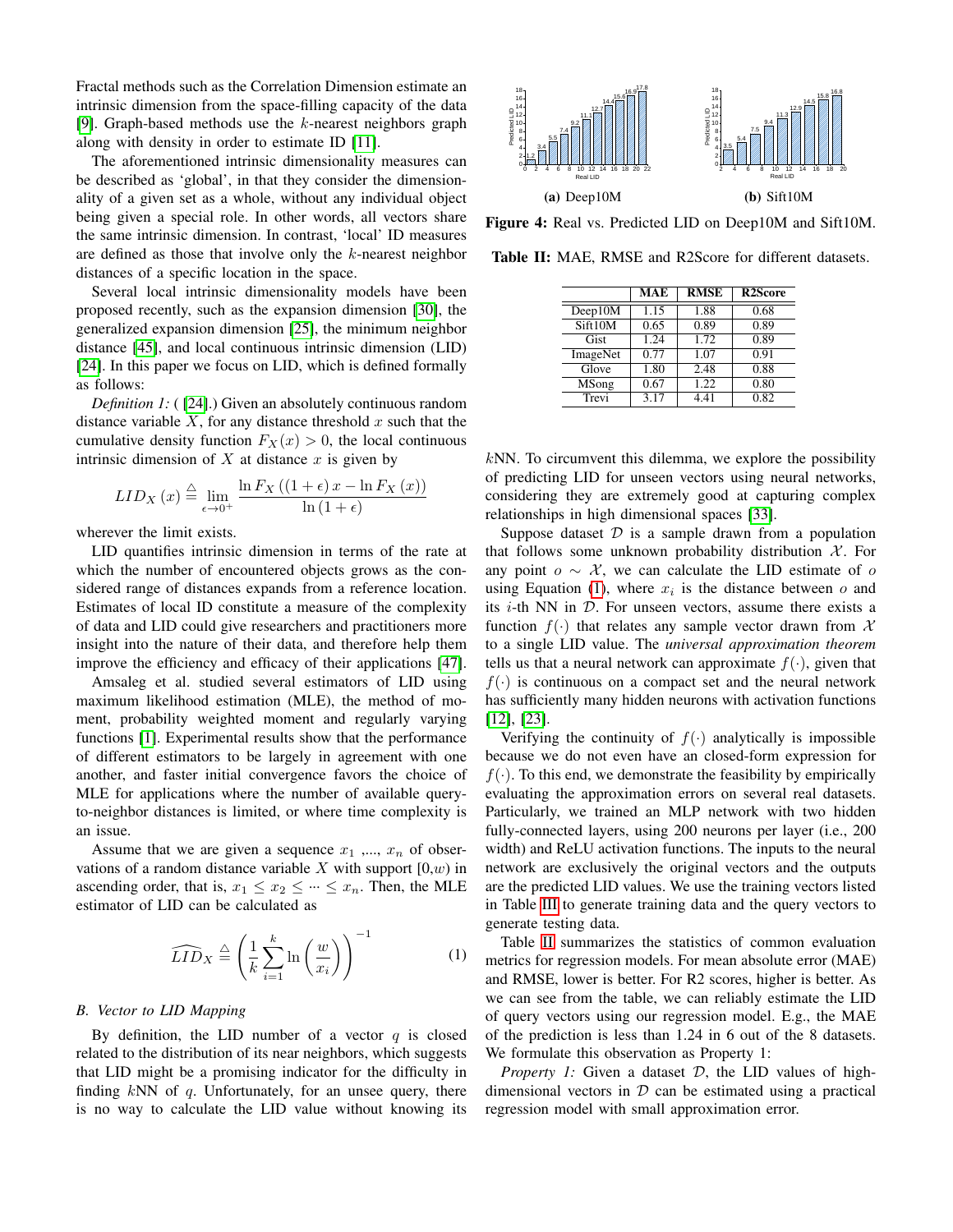We further illustrate the real and the predicted LID values in Figure [4](#page-4-2) over Deep10M and Sift10M. The  $x$ -axis represents the LID numbers of vectors calculated using Equation [\(1\)](#page-4-0), which are partitioned into bins of size 2. The average of predicted LID values in each bin are marked on the top of bars. As we can see, the estimates match rather well with the real values for small LID  $(0 - 14$  for Deep10M and  $2 - 16$ for Sift10M). For large LID, the regression model somewhat underestimates the target values, mainly due to the sparsity of training vectors with large LID numbers. Please note that similar trends are observed for other datasets and we do not report them here due to space limitation.

We also adopt gradient boosting decision tree models (using the LightGBM library [\[32\]](#page-12-29)) to perform the vector to LID mapping, which achieves similar results with MLP. This suggests that there exists inherent correlation between vectors and LID for all real datasets that we have experimented with, and such correlation may be model independent to some extent. We conjecture that the reason might be these datasets, while represented in high-dimensional spaces, inherently resides on some low-dimensional manifolds [\[2\]](#page-12-30), [\[21\]](#page-12-31). As a result, the relation between vectors and LID can be easily captured using a reasonable regression model. We believe that more in-depth analysis of this correlation deserves further study on its own right, and is thus out of the scope of this paper.

<span id="page-5-0"></span>

<span id="page-5-1"></span>(a) Deep1B (b) Sift1B

Figure 6: Search cost vs. LID for IMI.

### *C. Correlation between LID and Search Cost*

LID is aimed to quantify the local intrinsic dimensionality of a feature space exclusively in terms of the distance distribution of neighbors of a specific location. It is well known that the dimensionality of the space that the point resides in has a significant impact on the difficulty of NN search [\[20\]](#page-12-32). Intuitively, the overhead of NN search is probably correlated with the LID of query vectors.

The way to measure search cost varies over different indexing methods. For IMI, the amount of search is represented by the number of nearest clusters that need to be examined (*nprobe*). For HNSW, we use the number of distance evaluations to represent the amount of search. This is because 1) The distance evaluation between query and database vector is a time-consuming task; 2) The number of distance evaluations fluctuates greatly even with the same number of hops in the graph (*efsearch*).

Figure [5](#page-5-0) illustrates the mean minimum search cost to find the ground truth nearest neighbor for query vectors with different LID using HNSW. The bin size is 2 and the search cost is averaged over each bin. A base 2 logarithmic scale is used for y-axis. As one can see, for both Deep10M and Sift10M, the search cost increases roughly exponentially as LID grows, suggesting that LID is a promising static feature to predict the termination condition.

Figure [6](#page-5-1) shows the histogram of the mean minimum number of centroids examined to find the ground truth nearest neighbor using IMI. The LID bin size is set to 2 and the search cost is averaged over each bin. As with HNSW, there exists a strong correlation between LID and the number of centroids examined. It is worth mentioning that IMI and HNSW exhibit similar trends for the remaining datasets that have been experimented with, which are not reported here due to space limitation. We highlight such correlations as Property 2:

 $\mathbb{R}^{\frac{8.8}{20.86}}$   $\mathbb{D}$ , the LID values of query vectors are positively correlated *Property 2:* Given an ANN search algorithm A and a dataset with the minimum amount of search to identify the true nearest neighbors in  $D$  by  $A$ .

 $\frac{22k}{12k}$  Tao to other ANN algorithms and datasets.  $\frac{47k}{8}$  box transparent to users to some extent, eliminate the hand-As discussed above, Property 1 is data dependent and Property 2 depends on both data and algorithms. Given an ANN search algorithm and a dataset, it is possible to accomplish the goal of adaptive query processing as long as these two properties hold. Such simple guidelines turn the learning black crafted feature selection process and ease the applications of

### V. ADAPTIVE ANN SEARCH WITH TAO

In this section, we describe the prediction pipeline of the proposed learning framework and how ANN search algorithms, exemplified by IMI and HNSW, are integrated into Tao.

The general workflow. Our prediction pipeline consists of two phases as illustrated in Figure [1.](#page-1-0) In Phase 1, the regression model takes query vectors as inputs and outputs predicted LID numbers. In Phase 2, the other regression model accepts a LID value and reports a numerical indicator, suggesting how much search should be done for the query.

The inputs. Instead of combining a number of hand-crafted static and runtime features as inputs, Tao needs only a single independent variable, that is, the query vector itself.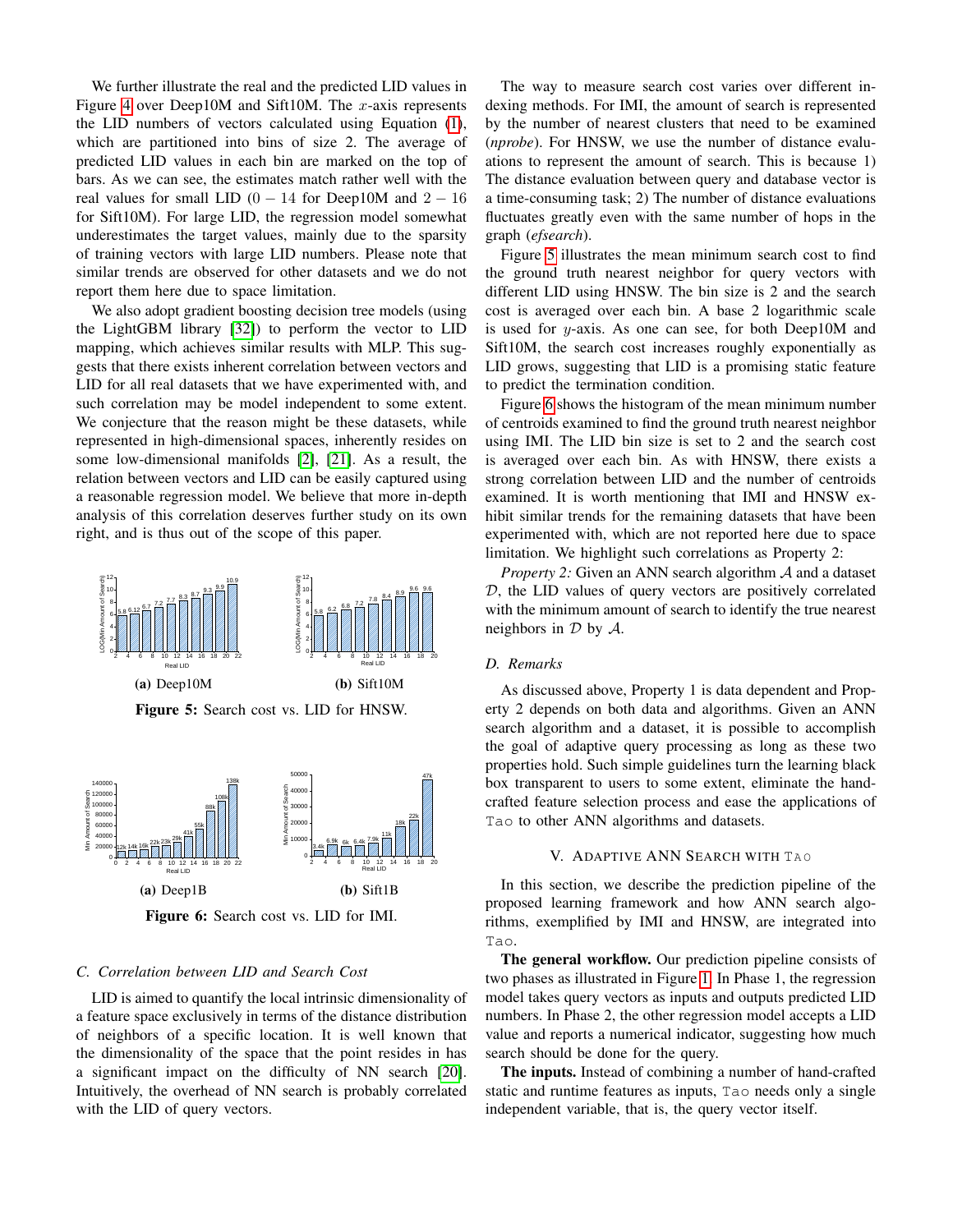The output. For each query, we expect to predict the minimum amount of search to obtain the ground truth nearest neighbor. Different indexing approaches may have different metrics to quantify the search cost, but what we need is often a numerical value which is proportional to the search latency.

Model Selection and Training. According to the two properties we formulated, Tao is actually model independent, meaning that any reasonable regression model can be used to fulfill the vector→LID→termination-condition prediction framework. In this paper, we choose two popular models, i.e., MLP and gradient boosting decision trees, to show the effectiveness of Tao. For MLP, we employ two distinct neural networks to fulfill the predictive tasks in different phases, where the standard feed forward structure with two fullyconnected hidden layers is adopted and the ReLU activation function is used across all layers. The parameters of these two neural networks will be discussed in detail in Section [VI-B.](#page-7-0)

For the second one, we build and train two distinct gradient boosting decision tree models using the LightGBM library [\[32\]](#page-12-29) to accomplish the predictive tasks needed by Tao. Since the prediction performance of LightGBM is similar to that of MLP, we only report the experimental results using MLP in this paper due to space limitation.

We use the training vectors in Table [III](#page-6-1) to generate training/validation data and use the query vectors to generate testing data. Each vector generates one row of data which includes both the output target value and the true LID value. To obtain output target values, we need to first perform an exhaustive search to find the ground truth nearest neighbor(s), and then find the minimum amount of search to reach (one of) it. To calculate LID, we identify the top-1000 neighbors of each vector in the training set and compute LID values using Equation [\(1\)](#page-4-0). We trained the two neural networks independently, i.e., no joint learning techniques are used. For the first one, we choose a fixed number of training epochs (200) and batch sizes varying from 200 to 1000, depending on the sizes of training sets. For the second one, a smaller number of training epochs is used (20) and batch sizes are the same as the first one.

Integration with IMI and HNSW. The integration of Tao with the existing indexing algorithms such as IMI and HNSW is noninvasive, in that very few modifications have to be done with them. Particularly, since Tao decouples the prediction models from query execution, we only need to change the termination conditions in the code bases, involving less than 5 lines of the core codes for IMI and HNSW.

For IMI, the number of nearest clusters to search equals  $Max(thresh, multiplier*2^{TC})$ , where the *thresh* equals the maximum target value in the training data and  $TC$  is the predicted search cost. For HNSW, the number of distance evaluations equals *Max*(*thresh*, *multiplier*\*2 T C ). Similar to [\[35\]](#page-12-8), *multiplier* is the scale factor needs to be tuned in order to achieve given accuracy target.

Algorithm 1 sketches how Tao is integrated with HNSW.

## Algorithm 1 Tao with HNSW

Input: Query vector: q, Entry point: ep, Number of nearest neighbors to return:  $k$ , Candidate queue: cq, Maxheap list: w **Output:**  $k$  nearest neighbors to q  $tc \leftarrow$  predict with Tao  $ndis \leftarrow 0$  //number of distance comparisons  $cq.push\_back(ep)$ while  $|cq| > 0$  do  $v = cq.top()$  $cq.pop()$ for *v.neighbors* do calcultate distances and update  $cq, w$  $ndis + +$ end for if  $ndis > tc$  then break end if end while **return** k nearest neighbors to q in w

### VI. EVALUATION

In this section, we evaluate the performance of Tao by implementing it in the Faiss ANN search library (CPU version) [\[35\]](#page-12-8) similar to AdaptNN, which makes the comparison fair and reasonable. All experiments are carried out on a server with E5-2620 v4@2.10GHz CPU and 256GB memory.

### <span id="page-6-0"></span>*A. Datasets*

We used seven publicly available real datasets, which are of different data dimensions, cardinalities and types. Table [III](#page-6-1) lists the statistics of datasets we have experimented with. The sizes of these datasets range from millions to one billion.

Table III: Dataset Summary

<span id="page-6-1"></span>

| <b>Dataset</b> | Dim. | <b>Base</b> | <b>Training</b> | <b>Ouery</b> | <b>Type</b> |
|----------------|------|-------------|-----------------|--------------|-------------|
| Deep           | 96   | 10M.1B      | 1М              | 10,000       | Image       |
| Sift           | 128  | 10M,1B      | 1М              | 10,000       | Image       |
| Gist           | 960  | 1M          | 0.5M            | 1,000        | Image       |
| ImageNet       | 150  | 2.34M       | 200,000         | 10.000       | Image       |
| Msong          | 420  | 9.22M       | 100,000         | 10,000       | Audio       |
| Trevi          | 4096 | 1M          | 20,000          | 1,000        | Image       |
| Glove          | 100  | 1.19M       | 100,000         | 10,000       | Text        |

- Deep1 $B<sup>3</sup>$  $B<sup>3</sup>$  $B<sup>3</sup>$  consist of 1 billion contains deep neural codes of natural images obtained from the activations of a convolutional neural network.
- Deep10 $M<sup>4</sup>$  $M<sup>4</sup>$  $M<sup>4</sup>$  is a subset of Deep1B.
- Sift1B<sup>[5](#page-6-4)</sup> consist of 1 billion 128-dim SIFT vectors.

<span id="page-6-4"></span><span id="page-6-3"></span><span id="page-6-2"></span><sup>3</sup>https://github.com/facebookresearch/faiss/tree/master/ <sup>4</sup>https://github.com/facebookresearch/faiss/tree/master/ <sup>5</sup>http://corpus-texmex.irisa.fr/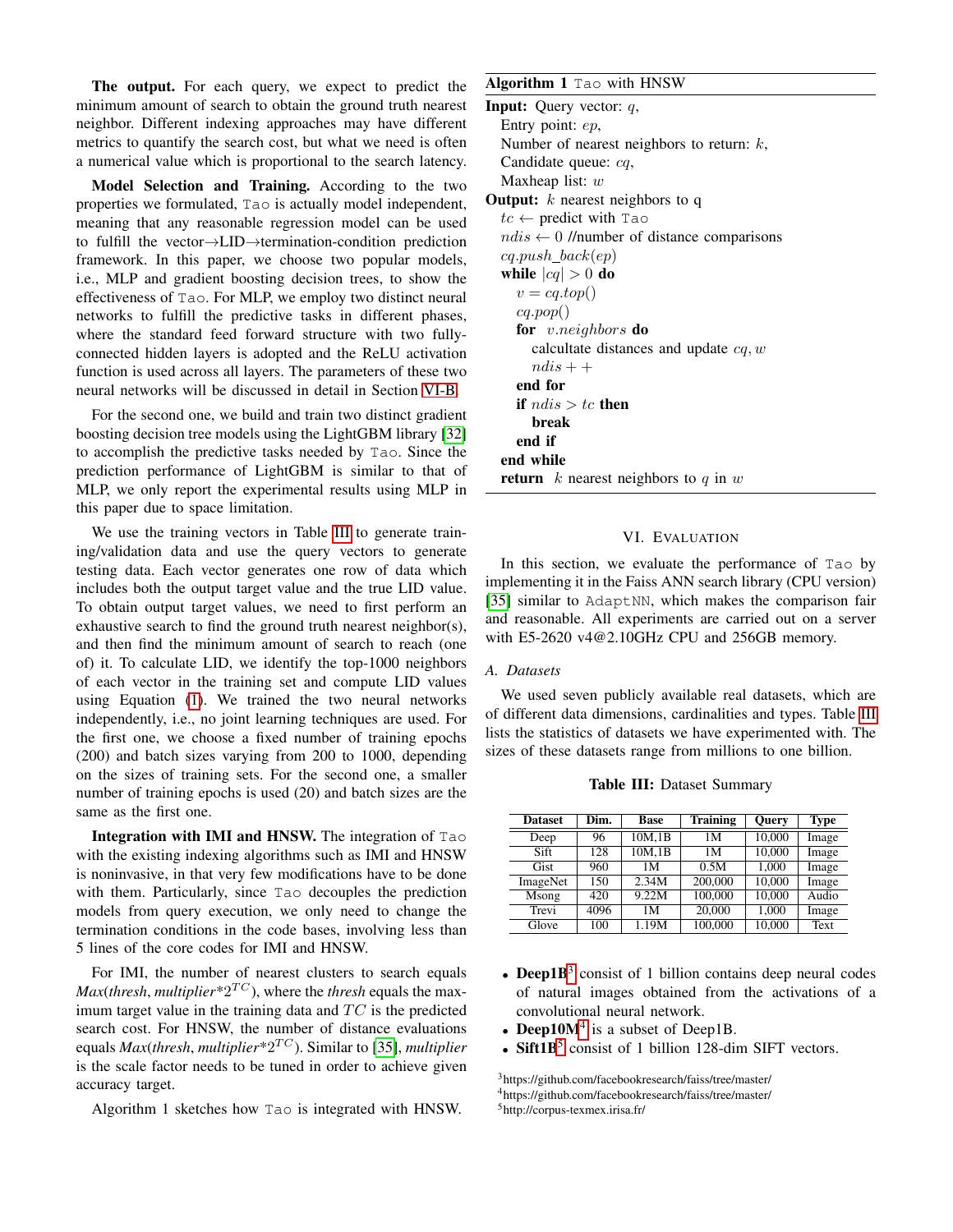- Sift10 $M^6$  $M^6$  consists of 10 million 128-dim SIFT vectors.
- Gist<sup>[7](#page-7-2)</sup> is an image dataset which contains about 1 million data points.
- ImageNet $8$  contains about 2.4 million data points with 150 dimensions dense SIFT features.
- Msong<sup>[9](#page-7-4)</sup> is a collection of audio features and metadata for millions of contemporary popular music tracks.
- Trevi<sup>[10](#page-7-5)</sup> consists of around 1,000,000 4096-d vectors.
- Glove<sup>[11](#page-7-6)</sup> contains 1.2 million 100-d word feature vectors extracted from Tweets.

For ImageNet/Msong/Trevi/Glove datasets, due to these datasets do not have a training set or the query set is small, so we split a subset of the database as the training set or query set. Taking ImageNet as an example, we split the first 200,000 of the database into a training set, then we split 200,001 to 210,000 of the database into a query set, and the rest as the new ImageNet base set.

### <span id="page-7-0"></span>*B. Benchmark Methods*

- Fixed Configuration. The implementations of IMI and HNSW in the Faiss ANN search library (CPU version) [\[35\]](#page-12-8) is used. Parameters to control the answer quality, that is, *efSearch* (HNSW) and *nprobe* (IMI), are tuned to achieve the given target accuracy, and fixed for all queries.
- **AdaptNN.** We use the training and parameter tuning methods described in [\[35\]](#page-12-8) to obtain the *optimal* prediction time, which is both algorithm and dataset dependent. In other words, we report the *best* end-to-end search performance that AdaptNN can deliver for any given algorithm and dataset.
- **Tao**. Tao employs two neural networks as the regression models. Both neural networks employ two fully connected layers with ReLU activation functions. For the first one, 200 neurons are used for each fully connected layer. The second neural network uses 10 neurons for each fully connected layer.
- Vector Only (VO). VO combines the two neural networks of Tao into one single MLP with five hidden layers. To make fair comparison, the structure of VO is the same as those of Tao, i.e., five hidden layers are fully connected and the number of neurons in each layer are set to 200, 200, 1, 10, 10 respectively. The only difference between VO and Tao is the training process – LID is not used explicitly in VO and the input and output of the neural network of VO are query vectors and the amount of search to find the true NN, respectively.

### *C. Performance Metrics*

The end-to-end latency and accuracy are two important metrics for evaluating ANN algorithms. To compare the per-

<span id="page-7-7"></span>

Figure 7: Latency for plain IMI, AdaptNN and Tao.

formance of the baselines and proposed approach, we perform controlled experiments to keep the accuracy achieved by all approaches at the same level, and then to compare the average latency. Given an accuracy target, we perform binary search to find the minimum average latency for the fixed configuration baseline. For AdaptNN and Tao, we multiply the predicted search cost with a coefficient (tuning knob) to reach this desired accuracy. Then we compare their performance at each accuracy target, where the prediction overhead is included in the end-to-end latency.

For the accuracy target, we use recall@1 (the fraction of queries where the top-1 nearest neighbor returned from search is (one of) the ground truth nearest neighbor) for HNSW. For IMI, we use recall@100 (the fraction of queries where the top-100 nearest neighbors returned from search include (one of) the ground truth nearest neighbor) as the accuracy target since it's challenging for quantization-based approaches to reach high recall@1. We measure the average latency in the single-threaded setting as in previous work [\[35\]](#page-12-8).

### *D. Prediction Overhead*

Since the parameters of neural networks are fixed for all datasets, the model size is a constant (560KB) in our experiment setting as well, which is similar to those of AdaptNN (274 KB to 310 KB). When making prediction, it takes around 65us using the Keras framework for Tao (7us to 47us for AdaptNN). While the prediction overhead is very small already, a significant reduction to a few nano seconds is possible if one uses a plain C++ implementation [\[33\]](#page-12-26). We leave this as future work since it is not a dominant factor in the end-to-end latency.

### *E. Empirical evaluation with IMI*

Figure [7](#page-7-7) compares the average end-to-end latency for plain IMI, AdaptNN and Tao. We choose IMI index with OPQ compression as the baseline, which is one of the state-of-theart approaches for billion-scale ANN search. We build IMI index with  $(2^{14})^2 = 268,435,456$  clusters.

All three methods achieve the highest accuracy, i.e., 0.995 for both Deep1B and Sift1B. We stop at these recall targets because it takes too long to reach 1.0 recall for billion-scale database. Overall, our approach provides up to 1.16x and 2.69x speedup on Sift1B and Deep1B, respectively.

<span id="page-7-1"></span><sup>6</sup>https://archive.ics.uci.edu/ml/datasets/SIFT10M

<span id="page-7-2"></span><sup>7</sup>http://corpus-texmex.irisa.fr/

<span id="page-7-3"></span><sup>8</sup><http://cloudcv.org/objdetect/>

<span id="page-7-4"></span><sup>9</sup>http://www.ifs.tuwien.ac.at/mir/msd/download.html

<span id="page-7-5"></span><sup>10</sup><http://phototour.cs.washington.edu/patches/default.htm>

<span id="page-7-6"></span><sup>11</sup><http://nlp.stanford.edu/projects/glove/>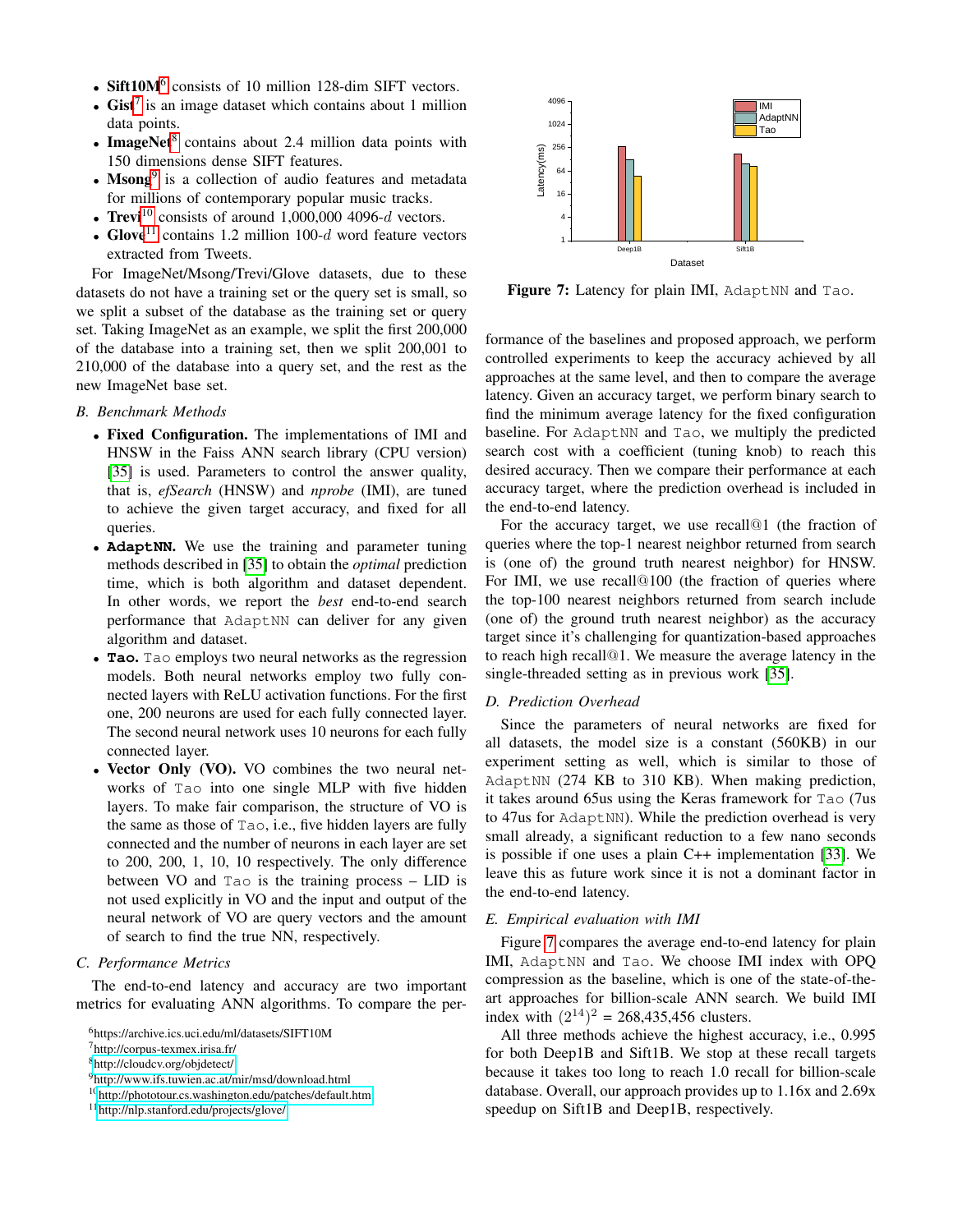<span id="page-8-0"></span>

| <b>Dataset</b>     | Recall | IMI                   | AdpatNN            | Tao                | <b>Reduction over IMI</b> | Reduction over AdpatNN |
|--------------------|--------|-----------------------|--------------------|--------------------|---------------------------|------------------------|
|                    | 0.95   | 39.84 ms              | 33.69 ms           | $16.18$ ms         | 59%                       | 52%                    |
|                    | 0.96   | 51.21 ms              | $36.65$ ms         | 17.77 ms           | 65%                       | 52%                    |
| Deep1B             | 0.97   | $69.22$ ms            | 44.85 ms           | $21.08$ ms         | 70%                       | 53%                    |
|                    | 0.98   | $95.90$ ms            | $69.09$ ms         | $26.68$ ms         | $72\%$                    | 61%                    |
|                    | 0.99   | $195.45$ ms           | $117.94$ ms        | $39.61$ ms         | $80\%$                    | 66%                    |
|                    | 0.995  | $275.20 \text{ ms}$   | $127.40$ ms        | $47.39$ ms         | 83%                       | 63%                    |
|                    |        |                       |                    |                    |                           |                        |
|                    | 0.95   | $38.69$ ms            | $35.53 \text{ ms}$ | $30.93$ ms         | 20%                       | 13%                    |
|                    | 0.96   | $\overline{46.28}$ ms | 39.98 ms           | $32.27 \text{ ms}$ | 30%                       | 19%                    |
| Sift1 <sub>B</sub> | 0.97   | 57.59 ms              | $46.63$ ms         | $39.13$ ms         | 32%                       | 16%                    |
|                    | 0.98   | $70.78$ ms            | $62.79$ ms         | $50.71$ ms         | 28%                       | 19%                    |
|                    | 0.99   | 117.68 ms             | 98.30 ms           | 69.49 ms           | 41%                       | 29%                    |
|                    | 0.995  | 181.21 ms             | $100.73$ ms        | 86.71 ms           | 52%                       | 14%                    |

Table IV: Latency for IMI, AdpatNN and Tao.

<span id="page-8-1"></span>

Figure 8: Latency for plain HNSW, AdaptNN and Tao.

<span id="page-8-3"></span>

Figure 9: Comparison of search cost for Deep10M.

To see the big picture, Table [IV](#page-8-0) lists the latencies for three methods at recall@100 targets between 0.95 and 0.995. As the target accuracy increases, the gain of Tao over AdaptNN becomes more and more significant and seems to saturate at the highest recall. The reasons may be two-folds: 1) LID is more informative than features collected by AdaptNN; 2) Tao use only the training data obtained with 1.0 recall whereas AdaptNN is trained at a number of accuracy targets ranging from 0.95 from 0.995. It is worth noting that Tao does not take advantage of any runtime feature as Adapt NN does, and still outperforms its counterpart with the optimal configuration.

<span id="page-8-2"></span>Table V: Ablation study over Sift10M.

| Recall | <b>HNSW</b>          | Tao       | <b>Real LID</b> |
|--------|----------------------|-----------|-----------------|
| 0.95   | $\overline{0.82}$ ms | $0.79$ ms | $0.69$ ms       |
| 0.96   | $1.01$ ms            | $0.95$ ms | $0.75$ ms       |
| 0.97   | $1.08$ ms            | $1.02$ ms | $0.83$ ms       |
| 0.98   | $1.12$ ms            | $1.05$ ms | $0.95$ ms       |
| 0.99   | $1.36$ ms            | $1.28$ ms | $1.24$ ms       |
| 1 O    | $17.48$ ms           | $4.28$ ms | 3.81 ms         |

### *F. Empirical evaluation with HNSW*

Figure [8](#page-8-1) plots the average end-to-end latencies by comparing plain HNSW, AdaptNN and Tao for highest recalls we have reached. Because of the graph connectivity issue, it is unable to find the nearest neighbor for a few queries in the reasonable time budget. Hence, for different datasets we stop at different recall targets. Overall, Tao provides consistent speedup over AdaptNN from 1.05x to 1.2x for recall@1 measure.

Table [VIII](#page-11-0) presents the detailed numbers for different accuracy targets. As one can see, the performance gaps among three methods are less significant for a relatively low recall, say 0.9 for Glove and 0.95 for the other datasets. With the increase of target recall, both AdaptNN and Tao perform better than the original algorithms thanks to their ability to distinguish 'easy' queries from 'hard' ones.

Table [V](#page-8-2) lists the results of ablation study over Sift10M – the performance of Tao after removing the first regression model. We manually calculate LIDs using Equation [\(1\)](#page-4-0) for all queries, and pass them to the second neural network. As one can see, the results are only slightly inferior to those using the predicted LID, which demonstrates the efficacy of the vectorsto-LID mapping.

Figure [9](#page-8-3) depicts the average minimum search cost (obtained by the Oracle), the overhead incurred by Tao and fixed configurations in a semi-log plot over Deep10M. By partitioning 10,000 queries, sorted in ascending order of the minimum search cost, into 10 bins evenly, we compute the average of minimum search cost in each bin. As we can see, there exists significant variation in the optimal search cost. As discussed before, HNSW with fixed configuration cannot utilize this fact,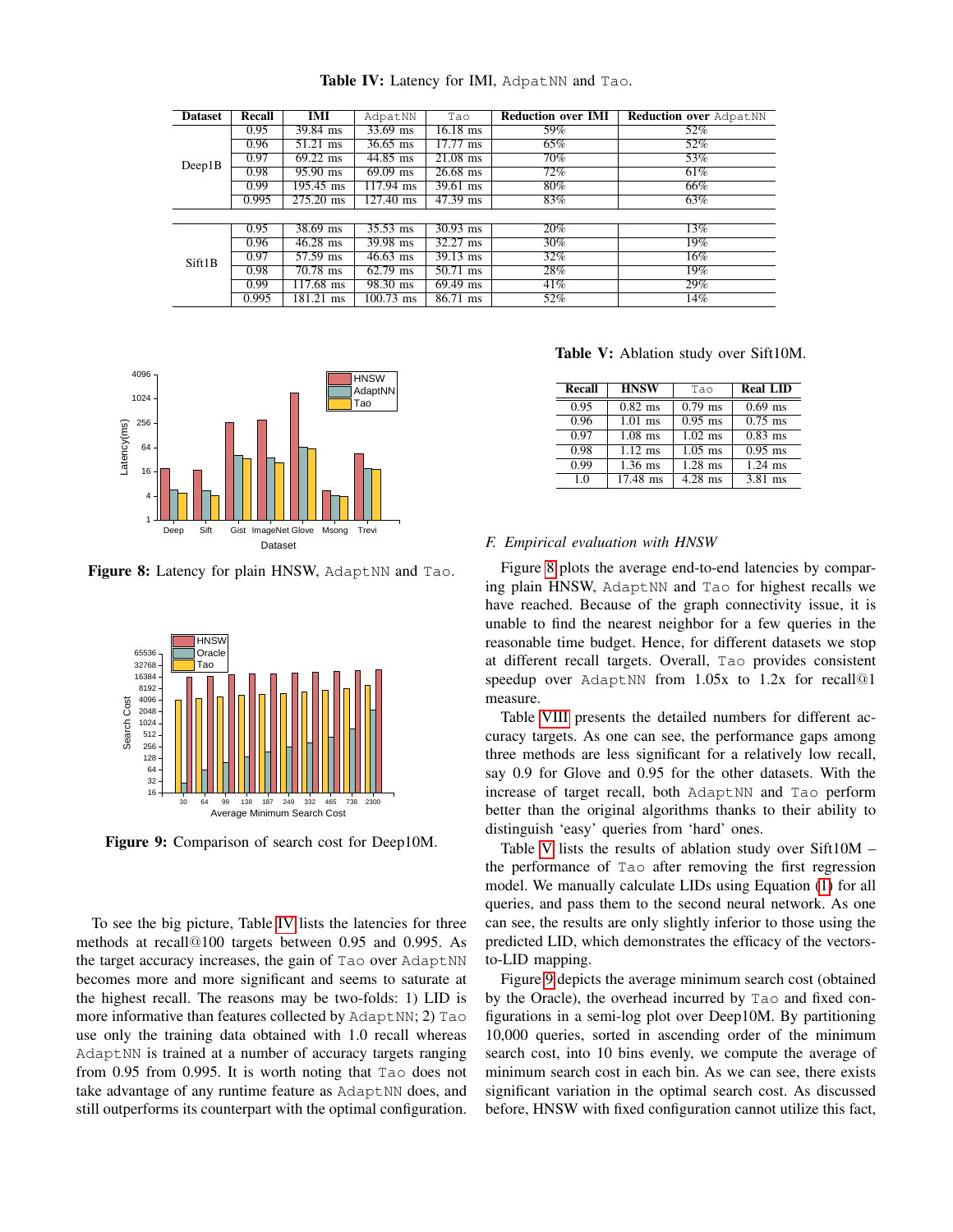<span id="page-9-0"></span>

<span id="page-9-1"></span>Figure 10: Latency for plain IMI, Vector Only and Tao.



Figure 11: Latency for plain HNSW, Vector only and Tao.

thus lead to the largest latency. Tao, instead, is equipped with the power to assign smaller search steps for 'easy' queries, by which better performance is obtained. Note that the room for optimization is still giant since what Tao predict is still far away from the Oracle, calling for more efficient features and/or prediction models to shrink this gap.

### *G. Comparison between* Tao *and Vector Only Method*

Figure [10](#page-9-0) compares the latency of IMI, Tao and VO at the highest recall we achieved, and Table [VI](#page-10-0) lists the detailed numbers including the results of AdaptNN. As we can see: 1) by leveraging the information drawn from query vectors, VO performs better than the plain IMI; 2) without using any runtime features, VO is inferior to AdaptNN, validating the claim made in [\[35\]](#page-12-8); 3) LID does matter and helps to obtain the best latency among all approaches. The experimental results of HNSW are in agreement with IMI as shown in Figure [11](#page-9-1) and Table [VII.](#page-10-1) One interesting observation made is that, in some cases, the latency of VO is even worse than the original HNSW, which is caused by incorrect prediction.

This set of experimental results indicates that 1) the neural network of VO cannot learn the correlation between query vectors and the amount of NN search without the help of LID; 2) the explicit use of LID not only delivers better performance and makes Tao easy to use in practice, it also makes the black box (learning process) more explainable for users compared with AdaptNN and Vector Only method. This advantage is highly desirable nowadays since explainability is key for users to understand conclusions and recommendations of the prediction model.

### VII. RELATED WORK

A large number of ANN search algorithms are available in literature, making this section cannot be exhaustive due to space limitation. The latest benchmarks [\[36\]](#page-12-33) show that no algorithm dominates the others in all scenarios and each index comes with different tradeoffs in performance, accuracy and space overhead.

### *A. Hashing-based approaches*

 $\overline{HMSW}$  will get the corresponding bucket number, and only compare For high-dimensional approximate search, the well-known indexing method is locality sensitive hashing (LSH) [\[20\]](#page-12-32). The main idea is to use a family of locality-sensitive hash functions to hash nearby data points into the same bucket. After the query point goes through the same hash functions, it the distance between the point in the bucket and the query point. In the end, the  $k$  approximate nearest neighbor results that are closest to the query point will be returned. In recent two decades, many LSH-based variants have been proposed, such as E2LSH [\[14\]](#page-12-34), QALSH [\[26\]](#page-12-35), Multi-Probe LSH [\[40\]](#page-12-36), BayesLSH [\[46\]](#page-12-37).

> E2LSH, the classical LSH implementations for  $\ell_2$  norm, cannot solve c-ANN search problem directly. In practice, one has to either assume there exists a "magical" radius  $r$ , which can lead to arbitrarily bad outputs, or uses multiple hashing tables tailored for different radii, which may lead to prohibitively large space consumption in indexing. To reduce the storage cost, LSB-Forest [\[51\]](#page-12-38) and C2LSH [\[18\]](#page-12-39) use the socalled virtual rehashing technique, implicitly or explicitly, to avoid building physical hash tables for each search radius.

> Based on the idea of query-aware hashing, the two state-ofthe-art algorithms QALSH [\[26\]](#page-12-35) and SRS [\[49\]](#page-12-40) further improve the efficiency over C2LSH by using different index structures and search methods, respectively. SRS reduces the ANN search problem in a d-dimensional space into the range query in an *m*-dimensional projection space (typically  $m = 6$ ), and uses R-tree to fulfill this purpose. Recently, Lv et al. proposed VHP, which achieves better efficiency by ingeniously restricting the search space to be the intersection of those of QALSH and SRS. All of the aforementioned LSH algorithms provide probability guarantees on the result quality (recall and/or precision).

> Other LSH extensions such as Multi-probe LSH [\[40\]](#page-12-36), SK-LSH [\[37\]](#page-12-41), LSH-forest [\[5\]](#page-12-42) and Selective hashing [\[19\]](#page-12-43) use heuristics to access more plausible buckets or re-organize datasets, and do not ensure any LSH-like theoretical guarantee. A recent paper discussed how to select better hash functions using a deep learning approach [\[50\]](#page-12-44).

### *B. Quantization-based approaches*

The most influential vector quantization for ANN search is Product Quantization (PQ) [\[27\]](#page-12-6). It seeks to perform a similar dimension reduction to hashing algorithms, but in a way that better retains information about the relative distances between points in the original vector space. Formally, a quantizer is a function q mapping a d-dimensional vector  $x \in \mathbb{R}^d$  to a vector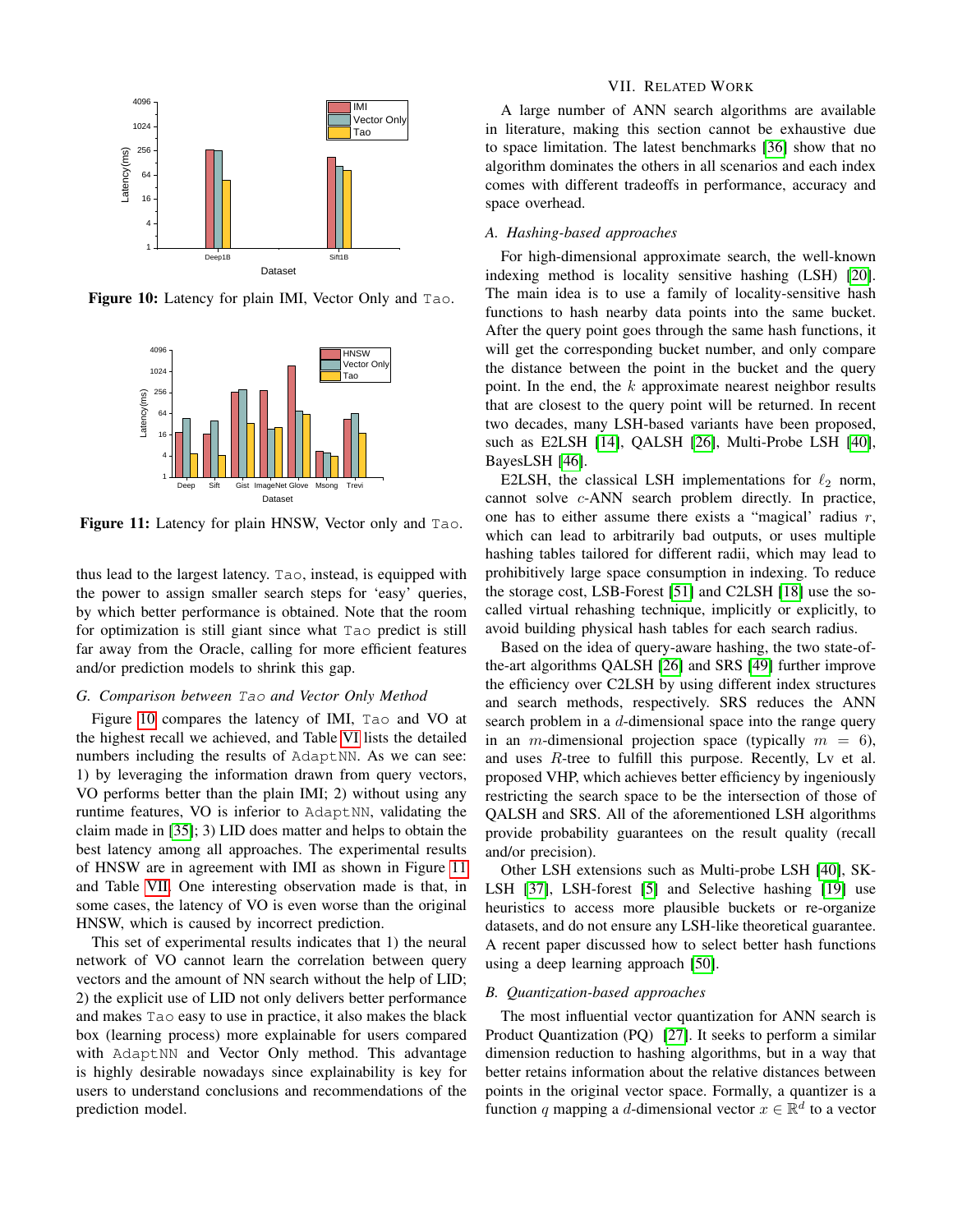Table VI: Latency for plain IMI, Vector Only and Tao.

<span id="page-10-0"></span>

| <b>Dataset</b> | Recall | IMI         | AdaptNN             | <b>Vector Only</b> | Tao      |
|----------------|--------|-------------|---------------------|--------------------|----------|
| Deep1B         | 0.995  | 275.20 ms   | $127.40 \text{ ms}$ | $260.29$ ms        | 47.39 ms |
| Sift1B         | 0.995  | $181.21$ ms | $100.73$ ms         | $108.58$ ms        | 86.71 ms |

Table VII: Latency for plain HNSW, Vector Only and Tao.

<span id="page-10-1"></span>

| <b>Dataset</b>  | Recall         | <b>HNSW</b>         | AdaptNN    | <b>Vector Only</b> | Tao        |
|-----------------|----------------|---------------------|------------|--------------------|------------|
| Deep10M         | 0.999          | $19.47$ ms          | 5.88 ms    | 48.21 ms           | $4.87$ ms  |
| Sift10M         | 1 <sub>0</sub> | $17.48$ ms          | $5.41$ ms  | $40.11$ ms         | $4.28$ ms  |
| <b>Gist</b>     | 0.999          | $264.12 \text{ ms}$ | $40.93$ ms | $314.35$ ms        | 34.32 ms   |
| <b>ImageNet</b> | 0.998          | $303.34 \text{ ms}$ | $36.46$ ms | $24.52 \text{ ms}$ | $26.56$ ms |
| Glove           | 0.9668         | 1486.82 ms          | $65.24$ ms | $76.07$ ms         | $61.46$ ms |
| MSong           | 1 <sub>0</sub> | 5.48 ms             | $4.26$ ms  | $4.67$ ms          | $4.04$ ms  |
| Trevi           | 0.997          | $45.85$ ms          | $19.41$ ms | $67.51$ ms         | $18.54$ ms |

 $q(x) \in C = \{c_i; i \in \mathcal{I}\}\$ , where the index set  $\mathcal{I}$  is assumed to be finite:  $\mathcal{I} = 0...k - 1$ . The reproduction values  $c_i$  are called centroids. The set  $V_i$  of vectors mapped to given index  $i$  is referred to as a cell, and defined as

$$
\mathcal{V}_i \triangleq \left\{ x \in \mathbb{R}^D : q(x) = c_i \right\}
$$

The k cells of a quantizer form a partition of  $\mathbb{R}^d$ . So all the vectors lying in the same cell  $V_i$  are reconstructed by the same centroid  $c_i$ . Due to the huge number of samples required and the complexity of learning the quantizer, PQ uses  $m$  distinct quantizers to quantize the subvectors separately. An input vector will be divided into m distinct subvectors  $u_i$ ,  $1 \leq j \leq m$ . The dimension of each subvector is  $d^* = d/m$ . An input vector  $x$  is mapped as follows:

$$
\underbrace{x_1,\ldots,x_{d^*}}_{u_1(x)},\ldots,\underbrace{x_{d-d^*+1},\ldots,x_d}_{u_m(x)}\to q_1(u_1(x)),\ldots,q_m(u_m(x))
$$

where  $q_j$  is a low-complexity quantizer associated with the  $j<sup>th</sup>$  subvector. And the codebook is defined as the Cartesian product,

$$
\mathcal{C} = \mathcal{C}_1 \times \ldots \times \mathcal{C}_m
$$

and a centroid of this set is the concatenation of centroids of the m subquantizers. All subquantizers have the same finite number  $k^*$  of reproduction values, the total number of centroids is  $k = (k^*)^m$ .

PQ offers three attractive properties: (1) PQ compresses an input vector into a short code (e.g., 64-bits), which enables it to handle typically one billion data points in memory; (2) the approximate distance between a raw vector and a compressed PQ code is computed efficiently (the so-called asymmetric distance computation (ADC) and the symmetric distance computation (SDC)), which is a good estimation of the original Euclidean distance; and (3) the data structure and coding algorithm are simple, which allow it to hybridize with other indexing structures.

Original PQ requires examining all vectors during ANN search. To handle billion-scale datasets, advanced indexing structures such as IMI and IVF are developed [\[3\]](#page-12-9), [\[27\]](#page-12-6).

### *C. Graph-based approaches*

The vast majority of graph-based indexing schemes are designed based on three types of theoretical graph models, that is, Delaunay Graphs [\[34\]](#page-12-45), Relative Neighbor Graphs [\[52\]](#page-12-46) and K-Nearest Neighbor Graphs [\[15\]](#page-12-47), [\[42\]](#page-12-48). In practice, however, most search graphs are essentially approximate K-nearest neighbor graphs, which mainly distinguish oneself from the other in the edge selection policies.

Inspired by HNSW, several follow-up projects aim to improve the proximity graph-based approach. Douze et al. propose to combine HNSW with quantization [\[16\]](#page-12-49). Navigating Spreading-out Graph (NSG) aims to reduce the graph edge density while keeping the search accuracy [\[17\]](#page-12-50). SPTAG combines the IVF index and proximity graph for distributed ANN search [\[10\]](#page-12-51). As with HNSW, all of these proximity graph variants employ fixed configurations to perform a fixed amount of graph traversal for all queries. Interested readers are referred to a recent survey for more detailed discussion [\[56\]](#page-13-1), where useful recommendations and guidelines are given for users to choose appropriate graph-based algorithms.

In this subsection, we would like to highlight a few studies focusing on external memory graph-based indices, which may be of great interests to database researchers. This line of research is imperative since the sizes of datasets can easily exceeds capacity of available main memory in a commodity server as more and more vectors are produced with the ubiquity of machine learning techniques.

To the best of our knowledge, Bin Wang et al. first presented ideas to explore slow storage to achieve billion-scale ANNS in a single machine [\[53\]](#page-12-52). HM-ANN maps the hierrchical design of the graph-based ANNS with memory heterogeneity in HM, thus most accesses will happen in upper layer stored in fast memory to avoid expensive accesses in slow memory without sacrificing accuracy [\[44\]](#page-12-53). Vamana fully analyzes the construction details of HNSW and NSG, based on which Vamana uses the random neighbor selection strategy of HNSW to increase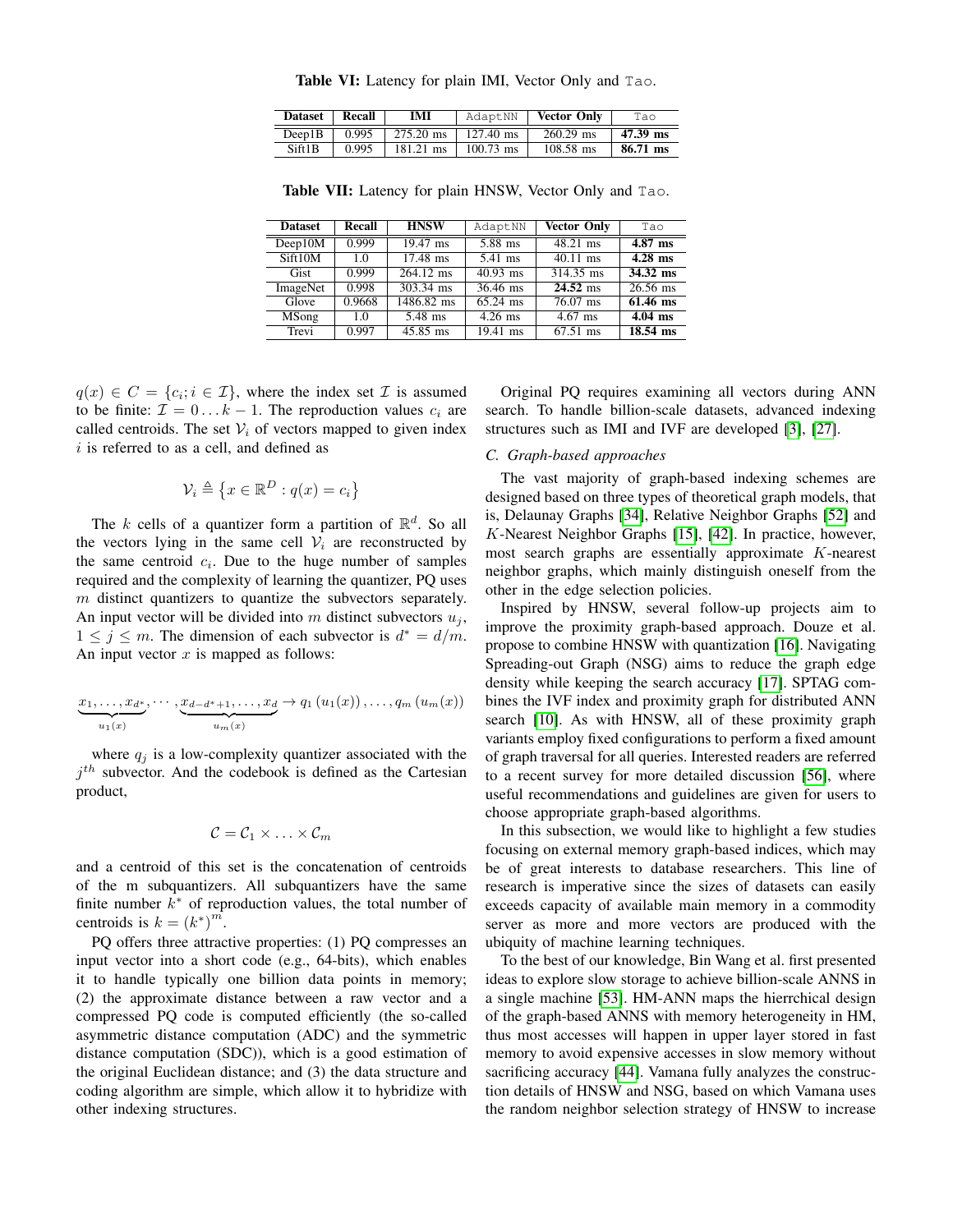<span id="page-11-0"></span>

| <b>Dataset</b> | Recall | <b>HNSW</b> | AdaptNN    | Tao                          | <b>Reduction over HNSW</b> | Reduction over AdpatNN |
|----------------|--------|-------------|------------|------------------------------|----------------------------|------------------------|
|                | 0.95   | $0.77$ ms   | $0.69$ ms  | $0.76$ ms                    | $1\%$                      |                        |
|                | 0.96   | $0.82$ ms   | $0.77$ ms  | $\overline{0.79 \text{ ms}}$ | 4%                         |                        |
| Deep10M        | 0.97   | $1.01$ ms   | $0.91$ ms  | $0.95$ ms                    | 6%                         | $\prime$               |
|                | 0.98   | $1.27$ ms   | $1.15$ ms  | $1.21$ ms                    | 6%                         | 7                      |
|                | 0.99   | $1.77$ ms   | $1.45$ ms  | $1.53$ ms                    | 14%                        | $\prime$               |
|                | 0.999  | $19.47$ ms  | $5.88$ ms  | $4.87$ ms                    | 75%                        | 17%                    |
|                |        |             |            |                              |                            |                        |
|                | 0.95   | $0.82$ ms   | $0.73$ ms  | $0.79$ ms                    | 4%                         | $\prime$               |
|                | 0.96   | $1.01$ ms   | $0.89$ ms  | $0.95$ ms                    | 5%                         | 7                      |
| Sift10M        | 0.97   | $1.08$ ms   | $0.96$ ms  | $1.02$ ms                    | 6%                         | $\prime$               |
|                | 0.98   | $1.12$ ms   | $1.03$ ms  | $1.05$ ms                    | 6%                         |                        |
|                | 0.99   | $1.36$ ms   | $1.24$ ms  | $1.28$ ms                    | 6%                         |                        |
|                | 1.0    | $17.48$ ms  | $5.41$ ms  | $4.28$ ms                    | 76%                        | 21%                    |
|                |        |             |            |                              |                            |                        |
|                | 0.95   | $3.90$ ms   | $3.57$ ms  | $3.69$ ms                    | 5%                         | $\prime$               |
|                | 0.96   | $4.86$ ms   | $4.23$ ms  | $4.56$ ms                    | 6%                         | $\prime$               |
| Gist           | 0.97   | $6.17$ ms   | $5.41$ ms  | $5.71$ ms                    | 7%                         | $\prime$               |
|                | 0.98   | $7.66$ ms   | $7.06$ ms  | $7.13$ ms                    | 7%                         | 7                      |
|                | 0.99   | $14.40$ ms  | $10.92$ ms | $10.23$ ms                   | 29%                        | 6%                     |
|                | 0.999  | $264.12$ ms | $40.93$ ms | $34.32$ ms                   | 87%                        | 16%                    |
|                |        |             |            |                              |                            |                        |
|                | 0.95   | $1.23$ ms   | $0.66$ ms  | $0.86$ ms                    | 30%                        | $\prime$               |
|                | 0.96   | $1.45$ ms   | $0.76$ ms  | $0.93$ ms                    | 36%                        | $\prime$               |
| ImageNet       | 0.97   | $1.79$ ms   | $0.91$ ms  | $1.14$ ms                    | 36%                        | $\prime$               |
|                | 0.98   | $2.72$ ms   | $1.28$ ms  | $1.46$ ms                    | 46%                        | $\prime$               |
|                | 0.99   | $3.82$ ms   | $2.70$ ms  | $2.36$ ms                    | 38%                        | 13%                    |
|                | 0.998  | $303.34$ ms | $36.46$ ms | $26.56$ ms                   | 91%                        | 27%                    |
|                |        |             |            |                              |                            |                        |
|                | 0.9    | $5.08$ ms   | $3.79$ ms  | $4.49$ ms                    | 12%                        | $\prime$               |
| Glove          | 0.95   | $94.93$ ms  | $13.10$ ms | $16.09$ ms                   | 83%                        | $\overline{1}$         |
|                | 0.96   | $335.25$ ms | $23.01$ ms | $22.12 \text{ ms}$           | 93%                        | $4\%$                  |
|                | 0.9668 | 1486.82 ms  | $65.24$ ms | $61.46$ ms                   | 96%                        | 6%                     |
|                |        |             |            |                              |                            |                        |
|                | 0.95   | $0.60$ ms   | $0.53$ ms  | $0.58$ ms                    | 3%                         | $\prime$               |
|                | 0.96   | $0.78$ ms   | $0.67$ ms  | $0.74$ ms                    | 5%                         | $\prime$               |
| Msong          | 0.97   | $0.89$ ms   | $0.73$ ms  | $0.76$ ms                    | 15%                        | $\prime$               |
|                | 0.98   | $1.01$ ms   | $0.65$ ms  | $0.83$ ms                    | 17%                        |                        |
|                | 0.99   | $1.56$ ms   | $0.82$ ms  | $1.06$ ms                    | 32%                        |                        |
|                | 1.0    | $5.48$ ms   | $4.26$ ms  | $4.04$ ms                    | 26%                        | 5%                     |
|                |        |             |            |                              |                            |                        |
|                | 0.95   | $2.20$ ms   | $2.03$ ms  | $1.77$ ms                    | 20%                        | $\prime$               |
|                | 0.96   | $2.66$ ms   | $2.01$ ms  | $2.09$ ms                    | 21%                        | 7                      |
| Trevi          | 0.97   | $3.81$ ms   | $2.64$ ms  | $2.88$ ms                    | 24%                        |                        |
|                | 0.98   | $6.07$ ms   | $3.76$ ms  | $4.18$ ms                    | 31%                        | 7                      |
|                | 0.99   | $8.99$ ms   | $5.33$ ms  | $6.23$ ms                    | 31%                        |                        |
|                | 0.997  | 45.85 ms    | $19.41$ ms | $18.54$ ms                   | 60%                        | 4%                     |

Table VIII: Latency for HNSW, AdpatNN and Tao.

the flexibility of edge selection. As a result, it is able to construct a high recall SSD index on a single server of 64G [\[48\]](#page-12-54). Minjia Zhang et al. presented an ANN solution ZOOM that uses SSD to employ a multi-view approach. Through the efficient routing and optimized distance computation, ZOOM greatly enhance the effectiveness and efficiency while attaining equal or higher accuracy [\[58\]](#page-13-2).

VIII. CONCLUSION AND FUTURE WORK

In this paper, we propose Tao, a general learning framework for adaptive ANN search in high dimensional spaces. Using LID as an intermediate feature, Tao decouples the prediction phase from query processing, and eliminates the laborious parameter tuning work involved in AdaptNN. Experimental results show that Tao achieves comparable or even better performance compared to AdaptNN. A few interesting problems are worth further investigation. Tao unveil the hidden correlation between query vectors and their LID values, which might deserve further study on its own right. Given a specific ANN search algorithm, how LID affects the difficulty of ANN search in high-dimensional spaces is also an open problem of both theoretical practical importance.

### ACKNOWLEDGMENT

This work is supported partially by the Fundamental Research Funds for the Central Universities under grant number (No:2232021A-08), NSF of Xinjiang Key Laboratory under grant number (No:2019D04024), Tianjin "Project + Team" Key Training Project under grant number (No:XC202022). Wei Wang were supported by ARC DPs 170103710 and 180103411, and D2DCRC DC25002 and DC25003.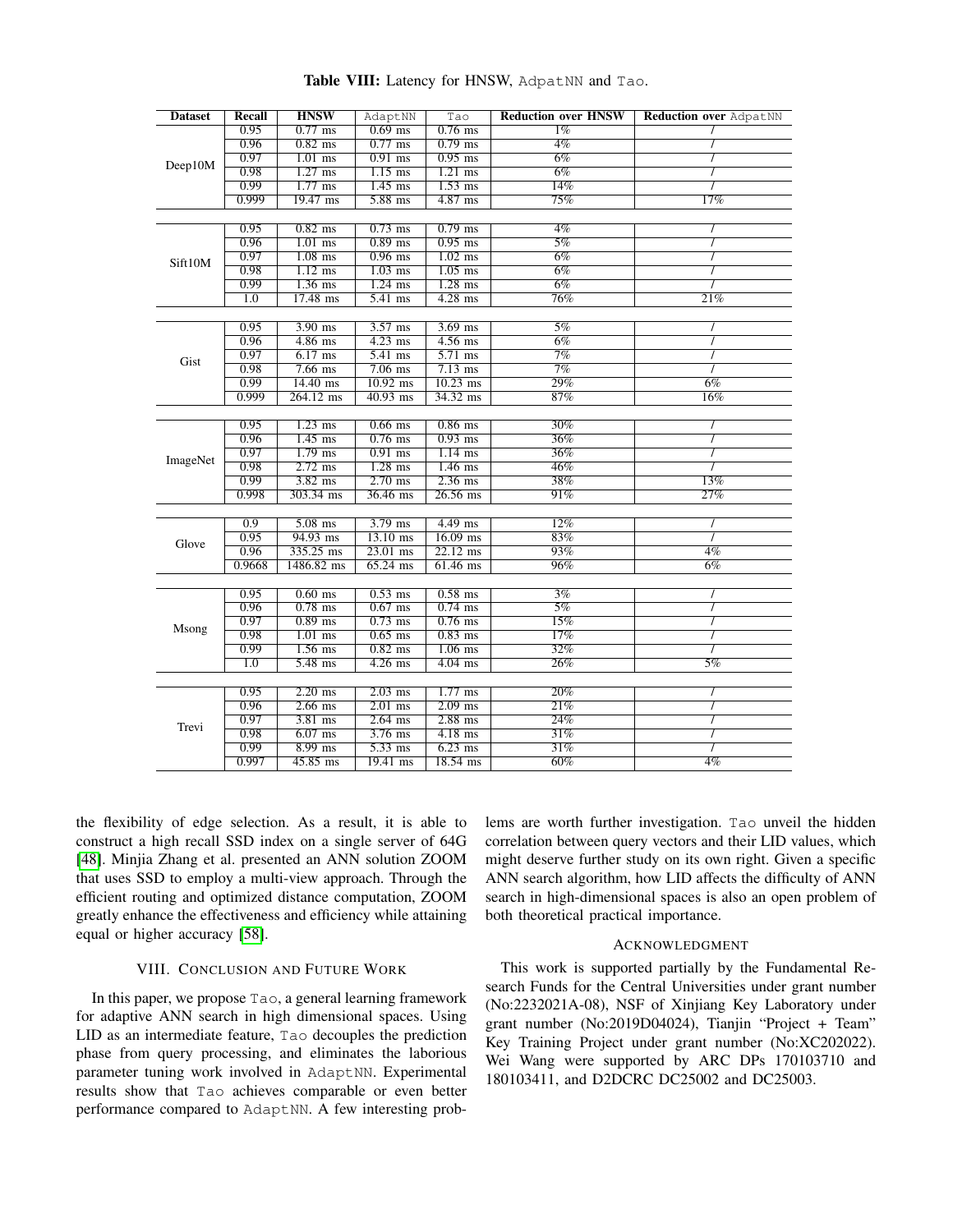### **REFERENCES**

- <span id="page-12-25"></span>[1] Laurent Amsaleg, Oussama Chelly, Teddy Furon, Stéphane Girard, Michael E. Houle, Ken-ichi Kawarabayashi, and Michael Nett. Estimating local intrinsic dimensionality. In *SIGKDD*, pages 29–38, 2015.
- <span id="page-12-30"></span>[2] Peter Andras. Function approximation using combined unsupervised and supervised learning. *TNNLS*, 25(2):300–315, 2014.
- <span id="page-12-9"></span>[3] Artem Babenko and Victor Lempitsky. The inverted multi-index. *TPAMI*, 37(6):1247–1260, 2014.
- <span id="page-12-11"></span>[4] Artem Babenko and Victor Lempitsky. Efficient indexing of billion-scale datasets of deep descriptors. In *CVPR*, pages 2055–2063, 2016.
- <span id="page-12-42"></span>[5] Mayank Bawa, Tyson Condie, and Prasanna Ganesan. LSH forest: selftuning indexes for similarity search. In *WWW*, pages 651–660, 2005.
- <span id="page-12-4"></span>[6] Konstantin Berlin, Sergey Koren, Chen-Shan Chin, James P Drake, Jane M Landolin, and Adam M Phillippy. Assembling large genomes with single-molecule sequencing and locality-sensitive hashing. *Nature biotechnology*, 33(6):623–630, 2015.
- <span id="page-12-16"></span>[7] Charles Bouveyron, Gilles Celeux, and Stéphane Girard. Intrinsic dimension estimation by maximum likelihood in isotropic probabilistic PCA. *PRL*, 32(14):1706–1713, 2011.
- <span id="page-12-15"></span>[8] Francesco Camastra and Antonino Staiano. Intrinsic dimension estimation: Advances and open problems. *ISCI*, 328:26–41, 2016.
- <span id="page-12-18"></span>Francesco Camastra and Alessandro Vinciarelli. Estimating the intrinsic dimension of data with a fractal-based method. *TPAMI*, 24, 2002.
- <span id="page-12-51"></span>[10] Qi Chen, Haidong Wang, Mingqin Li, Gang Ren, Scarlett Li, Jeffery Zhu, Jason Li, Chuanjie Liu, Lintao Zhang, and Jingdong Wang. *SPTAG: A library for fast approximate nearest neighbor search*, 2018.
- <span id="page-12-19"></span>[11] Jose A. Costa and Alfred O. Hero III. Entropic graphs for intrinsic dimension estimation in manifold learning. In *ISIT*, page 466, 2004.
- <span id="page-12-27"></span>[12] George Cybenko. Approximation by superpositions of a sigmoidal function. *MCSS*, 2(4):303–314, 1989.
- <span id="page-12-2"></span>[13] Abhinandan Das, Mayur Datar, Ashutosh Garg, and Shyamsundar Rajaram. Google news personalization: scalable online collaborative filtering. In *WWW*, pages 271–280, 2007.
- <span id="page-12-34"></span>[14] Mayur Datar, Nicole Immorlica, Piotr Indyk, and Vahab S. Mirrokni. Locality-sensitive hashing scheme based on p-stable distributions. In *ACM*, pages 253–262, 2004.
- <span id="page-12-47"></span>[15] Wei Dong, Moses Charikar, and Kai Li. Efficient k-nearest neighbor graph construction for generic similarity measures. In *WWW*, pages 577–586, 2011.
- <span id="page-12-49"></span>[16] Matthijs Douze, Alexandre Sablayrolles, and Hervé Jégou. Link and code: Fast indexing with graphs and compact regression codes. In *CVPR*, pages 3646–3654, 2018.
- <span id="page-12-50"></span>[17] Cong Fu, Chao Xiang, Changxu Wang, and Deng Cai. Fast approximate nearest neighbor search with the navigating spreading-out graph. *PVLDB*, 12(5):461–474, 2019.
- <span id="page-12-39"></span>[18] Junhao Gan, Jianlin Feng, Qiong Fang, and Wilfred Ng. Localitysensitive hashing scheme based on dynamic collision counting. In *SIGMOD*, pages 541–552, 2012.
- <span id="page-12-43"></span>[19] Jinyang Gao, H. V. Jagadish, Beng Chin Ooi, and Sheng Wang. Selective hashing: Closing the gap between radius search and k-nn search. In *SIGKDD*, pages 349–358, 2015.
- <span id="page-12-32"></span>[20] Aristides Gionis, Piotr Indyk, and Rajeev Motwani. Similarity search in high dimensions via hashing. In *VLDB*, pages 518–529, 1999.
- <span id="page-12-31"></span>[21] S. Haykin. Neural networks and learning machines. *Pearson Schweiz Ag*, 2008.
- <span id="page-12-3"></span>[22] Johannes Hoffart, Stephan Seufert, Dat Ba Nguyen, Martin Theobald, and Gerhard Weikum. KORE: keyphrase overlap relatedness for entity disambiguation. In *CIKM*, pages 545–554, 2012.
- <span id="page-12-28"></span>[23] Kurt Hornik. Approximation capabilities of multilayer feedforward networks. *Neural Networks*, 4(2):251–257, 1991.
- <span id="page-12-23"></span>[24] Michael E. Houle. Dimensionality, discriminability, density and distance distributions. In *ICDM*, pages 468–473, 2013.
- <span id="page-12-21"></span>[25] Michael E. Houle, Hisashi Kashima, and Michael Nett. Generalized expansion dimension. In *ICDM*, pages 587–594, 2012.
- <span id="page-12-35"></span>[26] Qiang Huang, Jianlin Feng, Yikai Zhang, Qiong Fang, and Wilfred Ng. Query-aware locality-sensitive hashing for approximate nearest neighbor search. *PVLDB*, 9(1):1–12, 2015.
- <span id="page-12-6"></span>[27] Herve Jegou, Matthijs Douze, and Cordelia Schmid. Product quantization for nearest neighbor search. *TPAMI*, 33:117–128, 2010.
- <span id="page-12-12"></span>[28] Hervé Jégou, Romain Tavenard, Matthijs Douze, and Laurent Amsaleg. Searching in one billion vectors: re-rank with source coding. In *ICASSP*, pages 861–864, 2011.
- <span id="page-12-10"></span>[29] Jeff Johnson, Matthijs Douze, and Hervé Jégou. Billion-scale similarity search with gpus. *IEEE Trans. Big Data*, 7(3):535–547, 2021.
- <span id="page-12-20"></span>[30] David R. Karger and Matthias Ruhl. Finding nearest neighbors in growth-restricted metrics. In *STOC*, pages 741–750, 2002.
- <span id="page-12-17"></span>[31] Juha Karhunen and Jyrki Joutsensalo. Representation and separation of signals using nonlinear PCA type learning. *NN*, 7, 1994.
- <span id="page-12-29"></span>[32] Guolin Ke, Qi Meng, Thomas Finley, Taifeng Wang, Wei Chen, Weidong Ma, Qiwei Ye, and Tie-Yan Liu. Lightgbm: A highly efficient gradient boosting decision tree. In *NIPS*, pages 3146–3154, 2017.
- <span id="page-12-26"></span>[33] Tim Kraska, Alex Beutel, Ed H. Chi, Jeffrey Dean, and Neoklis Polyzotis. The case for learned index structures. In *SIGMOD*, pages 489–504, 2018.
- <span id="page-12-45"></span>[34] D. T. Lee and Bruce J. Schachter. Two algorithms for constructing a delaunay triangulation. *IJPP*, 9(3):219–242, 1980.
- <span id="page-12-8"></span>[35] Conglong Li, Minjia Zhang, David G. Andersen, and Yuxiong He. Improving approximate nearest neighbor search through learned adaptive early termination. In *SIGMOD*, pages 2539–2554, 2020.
- <span id="page-12-33"></span>[36] Wen Li, Ying Zhang, Yifang Sun, Wei Wang, Mingjie Li, Wenjie Zhang, and Xuemin Lin. Approximate nearest neighbor search on high dimensional data - experiments, analyses, and improvement. *IEEE Trans. Knowl. Data Eng.*, 32(8):1475–1488, 2020.
- <span id="page-12-41"></span>[37] Yingfan Liu, Jiangtao Cui, Zi Huang, Hui Li, and Heng Tao Shen. SK-LSH: an efficient index structure for approximate nearest neighbor search. *PVLDB*, 7(9):745–756, 2014.
- <span id="page-12-0"></span>[38] Kejing Lu, Hongya Wang, Wei Wang, and Mineichi Kudo. VHP: approximate nearest neighbor search via virtual hypersphere partitioning. *VLDB*, 13(9):1443–1455, 2020.
- <span id="page-12-1"></span>[39] Qin Lv, Moses Charikar, and Kai Li. Image similarity search with compact data structures. In *CIKM*, pages 208–217, 2004.
- <span id="page-12-36"></span>[40] Qin Lv, William Josephson, Zhe Wang, Moses Charikar, and Kai Li. Multi-probe LSH: efficient indexing for high-dimensional similarity search. In *VLDB*, pages 950–961, 2007.
- <span id="page-12-7"></span>[41] Yury A Malkov and Dmitry A Yashunin. Efficient and robust approximate nearest neighbor search using hierarchical navigable small world graphs. *TPAMI*, 42(4):824–836, 2018.
- <span id="page-12-48"></span>[42] Rodrigo Paredes, Edgar Chávez, Karina Figueroa, and Gonzalo Navarro. Practical construction of *k*-nearest neighbor graphs in metric spaces. In *WEA*, volume 4007, pages 85–97, 2006.
- <span id="page-12-5"></span>[43] Jianbin Qin, Wei Wang, Chuan Xiao, and Ying Zhang. Similarity query processing for high-dimensional data. *VLDB*, 13(12):3437–3440, 2020.
- <span id="page-12-53"></span>[44] Jie Ren, Minjia Zhang, and Dong Li. HM-ANN: efficient billion-point nearest neighbor search on heterogeneous memory. In *NIPS*, 2020.
- <span id="page-12-22"></span>[45] Alessandro Rozza, Gabriele Lombardi, Claudio Ceruti, Elena Casiraghi, and Paola Campadelli. Novel high intrinsic dimensionality estimators. *Mach. Learn.*, 89(1-2):37–65, 2012.
- <span id="page-12-37"></span>[46] Venu Satuluri and Srinivasan Parthasarathy. Bayesian locality sensitive hashing for fast similarity search. *PVLDB*, 5(5):430–441, 2012.
- <span id="page-12-24"></span>[47] Uri Shaft and Raghu Ramakrishnan. Theory of nearest neighbors indexability. *TODS*, 31(3):814–838, 2006.
- <span id="page-12-54"></span>[48] Suhas Jayaram Subramanya, Fnu Devvrit, Harsha Vardhan Simhadri, Ravishankar Krishnaswamy, and Rohan Kadekodi. Rand-nsg: Fast accurate billion-point nearest neighbor search on a single node. In *NIPS*, pages 13748–13758, 2019.
- <span id="page-12-40"></span>[49] Yifang Sun, Wei Wang, Jianbin Qin, Ying Zhang, and Xuemin Lin. SRS: solving c-approximate nearest neighbor queries in high dimensional euclidean space with a tiny index. *PVLDB*, pages 1–12, 2014.
- <span id="page-12-44"></span>[50] Xiu Tang, Sai Wu, Gang Chen, Jinyang Gao, Wei Cao, and Zhifei Pang. A learning to tune framework for LSH. In *ICDE*, pages 2201–2206, 2021.
- <span id="page-12-38"></span>[51] Yufei Tao, Ke Yi, Cheng Sheng, and Panos Kalnis. Efficient and accurate nearest neighbor and closest pair search in high-dimensional space. *TODS*, 35(3):20:1–20:46, 2010.
- <span id="page-12-46"></span>[52] Godfried T. Toussaint. The relative neighbourhood graph of a finite planar set. *PR*, 12, 1980.
- <span id="page-12-52"></span>[53] Bin Wang, Bo Wu, Dong Li, Xipeng Shen, Weikuan Yu, Yizheng Jiao, and Jeffrey S. Vetter. Exploring hybrid memory for GPU energy efficiency through software-hardware co-design. In *PACT*, pages 93– 102, 2013.
- <span id="page-12-14"></span>[54] Hongya Wang, Zhizheng Wang, Wei Wang, Yingyuan Xiao, Zeng Zhao, and Kaixiang Yang. A note on graph-based nearest neighbor search. *CoRR*, abs/2012.11083, 2020.
- <span id="page-12-13"></span>[55] Jianguo Wang, Xiaomeng Yi, Rentong Guo, Hai Jin, Peng Xu, Shengjun Li, Xiangyu Wang, Xiangzhou Guo, Chengming Li, Xiaohai Xu, Kun Yu, Yuxing Yuan, Yinghao Zou, Jiquan Long, Yudong Cai, Zhenxiang